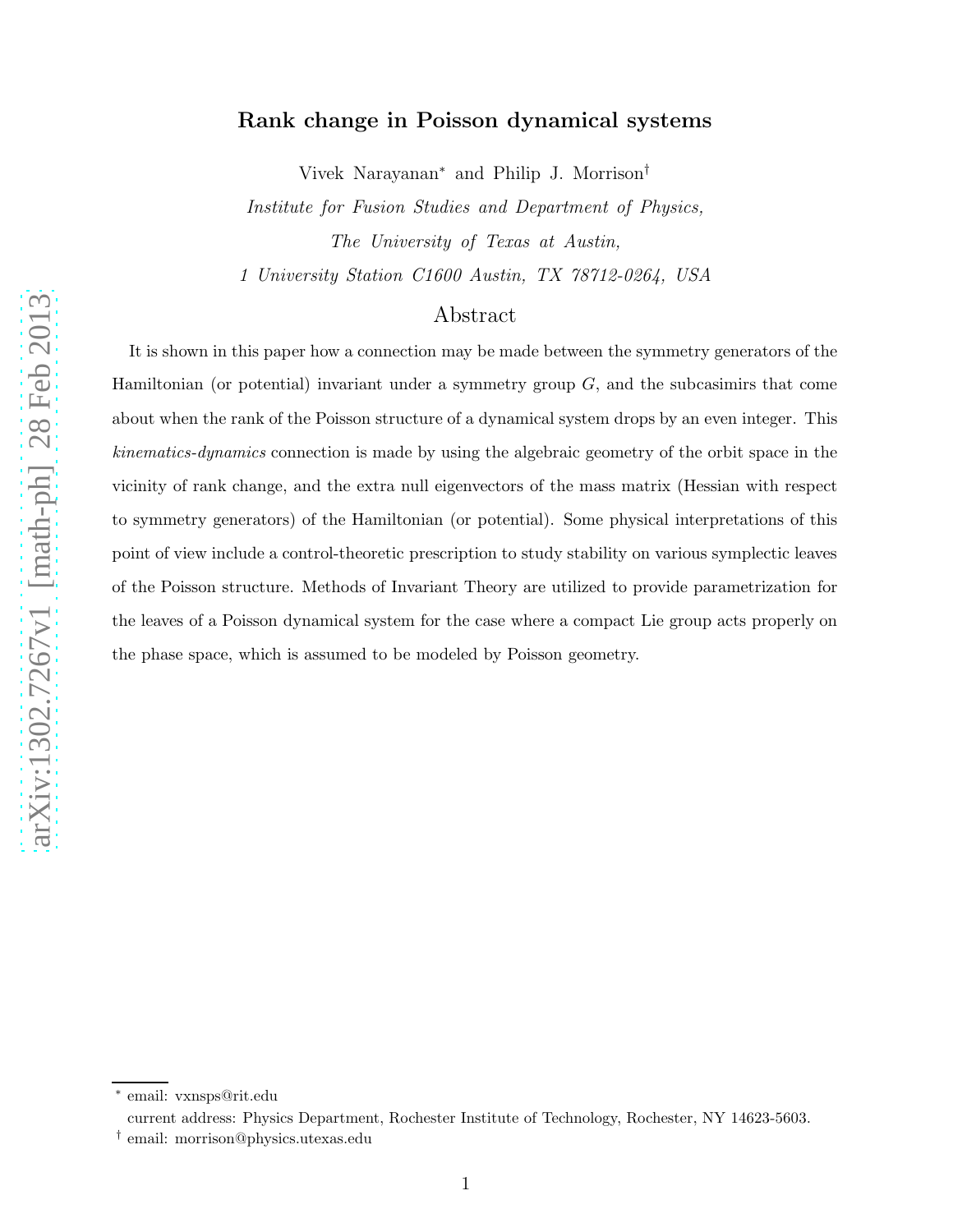# I. INTRODUCTION

A Poisson dynamical system is one in which a Poisson bracket between functions governs the dynamics. It can be shown that the Poisson bracket, or the rank two contravariant tensor (called Poisson structure) it defines, assumes a noncanonical form where its rank is locally constant [\[1](#page-27-0)]. Points on the phase space manifold where the rank is full are called regular, and those where the rank is less than full, singular. In many situations of interest, the change in rank governs physical properties like the presence of extra equilibria, or the stability of existing equilibria [\[2](#page-28-0)]. The characterization of singular points of the Poisson manifold (which models the dynamical system) is therefore of some interest. In what follows, we propose one such characterization for the case of a Poisson manifold that is acted on by a continuous symmetry group  $G$  — in other words, a regular  $G$ -Poisson manifold.

The techniques we use are those that were exploited in a different context by workers in the algebraic geometry of spontaneous symmetry breaking. In such studies [\[3\]](#page-28-1), it was shown how the parametrization of lower dimensional strata (comprising the so-called *thin* orbits) in orbit space could be carried out using the information that comes from the mass matrix (the Hessian) of the potential. We conjecture here that these extra data, that correspond to the partial restoration of symmetry in the vicinity of thin orbits, are precisely the embedding data needed to define the subcasimir surfaces.

Recall that Casimirs are functions that commute with all functions, forming the center of the Poisson bracket algebra. Their gradients are null eigenvectors of the matrix representing the Poisson tensor in any chosen basis; integrating these null eigenvectors gives (up to a constant) the Casimirs for the problem. The level sets of these Casimirs would locally carve out symplectic leaves of even dimension equal to the rank of the Poisson tensor. When rank changes occur, these leaves drop in dimension by an even integer: extra Casimirs, called subcasimirs, arise and the new symplectic leaves of reduced dimension are defined by the intersection of level sets of both the Casimirs and the subcasimirs.

Often, stability issues can be addressed by considering the Casimirs that occur on a given leaf [\[4](#page-28-2)]. Physical systems tend to equilibrate towards states of greater symmetry, which occur on dynamical leaves of greater codimension. Thus, singular leaves become relevant as arenas where actual stability issues of equilibria must be addressed. For this purpose, in addition to the Casimirs, the subcasimirs have also to be considered. The recipe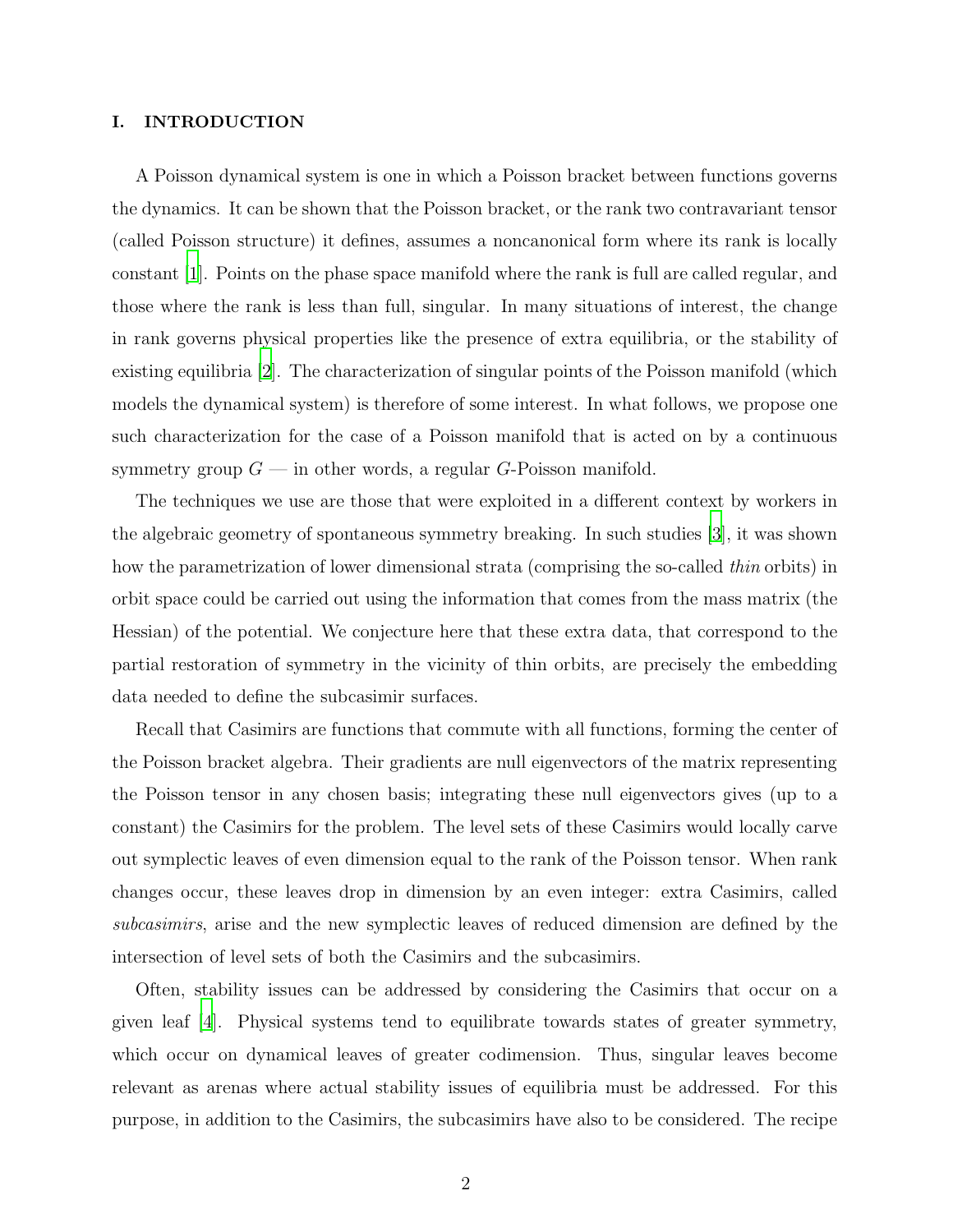we propose for thinking about the subcasimirs suggests an alternative path to studying the stability problem: namely, through the examination of stability of equilibria through the mass matrix of symmetry breaking. Said another way, we can approach dynamics through kinematics, and vice versa, by availing of the symmetry in the problem.

Fuller details of many of the ideas and constructs to follow can be found in [\[5\]](#page-28-3). In Section [II,](#page-2-0) we recall the basic notions from Poisson geometry. In Section [III,](#page-6-0) Lie group actions and their orbit space structures are summarized. Symmetry breaking is introduced in Section [IV,](#page-13-0) where we propose the characterization for subcasimirs. Section [V](#page-20-0) considers some examples of rank change in finite and infinite dimensions, to provide context for the proposed identification. Section [VI](#page-26-0) concludes with a brief summary of the results, and directions for further investigation.

# <span id="page-2-0"></span>II. PRELIMINARIES FROM POISSON GEOMETRY

A Poisson manifold  $P<sup>m</sup>$  is an m-dimensional differentiable manifold with an extra structure called the *Poisson structure*. A Poisson structure is specified by a Lie algebra structure on the space of smooth functions  $C^{\infty}(P)$ , by means of an antisymmetric algebra operation called the Poisson bracket [\[6,](#page-28-4) [7\]](#page-28-5)

$$
\{\cdot,\cdot\}:C^{\infty}(P)\times C^{\infty}(P)\longrightarrow\mathbb{R}.
$$

It satisfies two properties, aside from antisymmetry,

<span id="page-2-1"></span>
$$
\{f, gh\} = \{f, g\}h + g\{f, h\}
$$
 (1)

<span id="page-2-2"></span>
$$
\{f, \{g, h\}\} + \{g, \{h, f\}\} + \{h, \{f, g\}\} = 0,\tag{2}
$$

which are called Leibniz's rule and Jacobi identity, respectively.

In a coordinate neighborhood  $\{x^i\}$ , and for  $f, g \in C^{\infty}(P)$  the above properties imply the following form for the bracket (summation over repeated indices):

$$
\{f,g\} = \{x^i, x^j\} \frac{\partial f}{\partial x^i} \frac{\partial g}{\partial x^j}.
$$

Setting

$$
\{x^i, x^j\} := J^{ij},
$$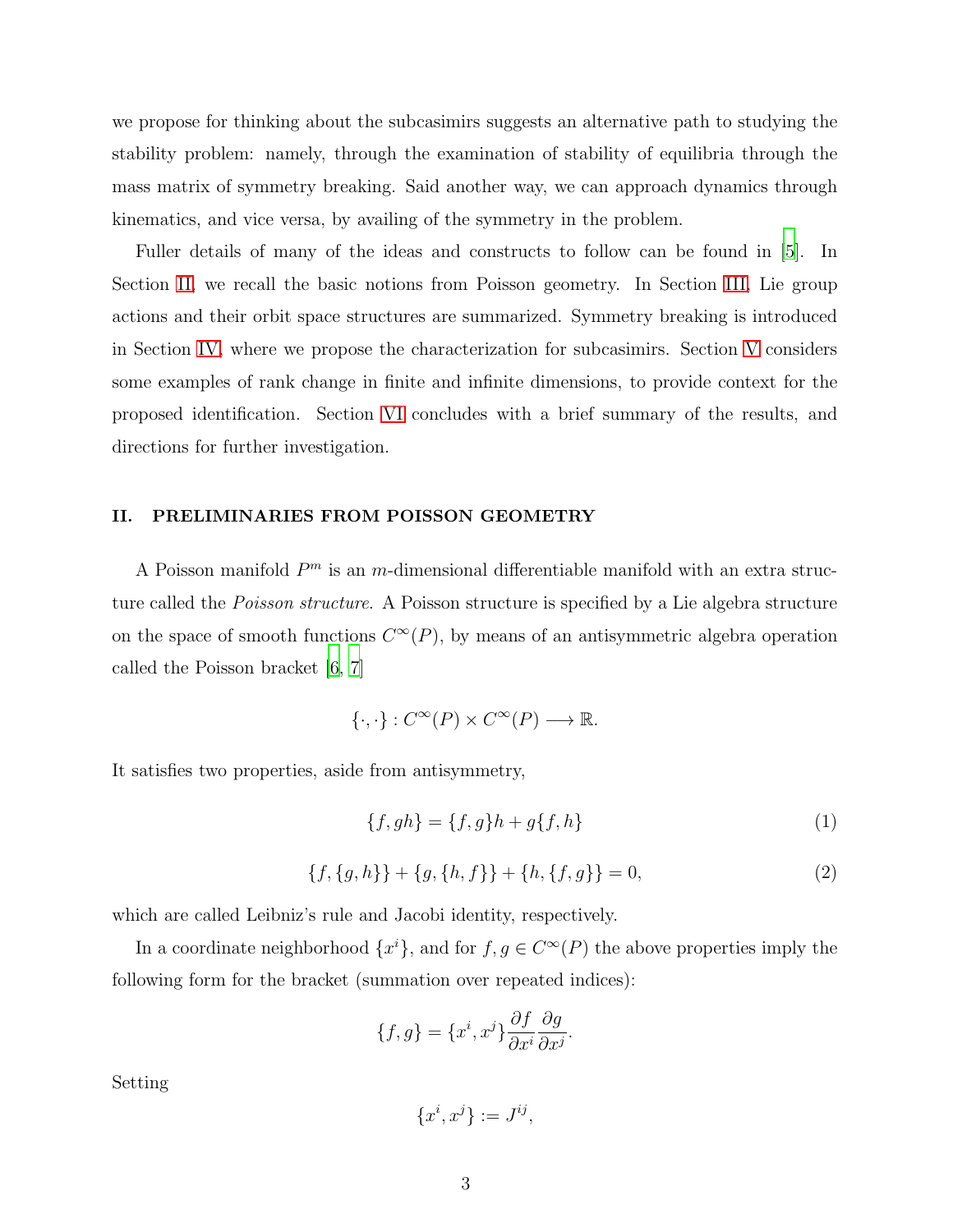we see that the Poisson bracket of coordinate functions completely determines the cosymplectic form,

$$
J(x) = J^{ij}(x)\frac{\partial}{\partial x^i} \bigwedge \frac{\partial}{\partial x^j}.
$$
\n(3)

We shall call it 'Poisson tensor' or 'Poisson structure' in what follows.

### A. Constant rank case:

If  $\dim(P) = m$ , and the rank of the Poisson structure is l, then Darboux showed that firstly  $l = 2n$ , and moreover local coordinates  $(q_1, \ldots, q_n, p_1, \ldots, p_n, c_1, \ldots, c_k)$  exist about any point  $x_0 \in P$  such that the Poisson structure has the noncanonical form

$$
(J^{ij})|_{x_0} = \begin{pmatrix} \mathbf{0} & \mathbf{1} & 0 \\ -\mathbf{1} & \mathbf{0} & 0 \\ 0 & 0 & \mathbf{0}_{\mathbf{k}} \end{pmatrix},
$$
 (4)

which would be a canonical form except for the  $\mathbf{0}_k$ . Here,  $m = 2n + k$ , and zeroes appearing in the matrix have the appropriate dimensions.

In terms of the Poisson brackets, we have the following commutation relations:

$$
\{q_i, p_j\} = \delta_{ij}, \quad \{q_i, q_j\} = \{p_i, p_j\} = 0,
$$

and the  $c_k$ s commute with everything.

Since  $\det(J^{ij}) = 0$ , this is not the inverse of any symplectic structure. However, by the Frobenius theorem, it is possible to find leaves of a regular foliation generated by a system of vector fields of rank  $2n$ , which are symplectic with the symplectic form coming from (roughly speaking) the part of the matrix  $(J^{ij})$  that is an invertible 2n by 2n submatrix. The remaining k dimensions are transversal to the leaves and comprise the transverse structure to the foliation. For a regular foliation, the transverse structure is trivial, and is simply generated by the *complementary* dimension subspace of 1-form (Pfaffian) fields of rank  $k$ , from amongst the space of all 1-form fields.

The leaves are regular submanifolds of  $P$  that are locally just level sets of the  $k$  functions in a neighborhood with generalized Darboux coordinates,  $\{c_k = const.\}$ . These are called Casimirs (or Casimir invariants), and play an important role in both the physics and geometry of Poisson dynamical systems. The Casimirs form the center of the Poisson function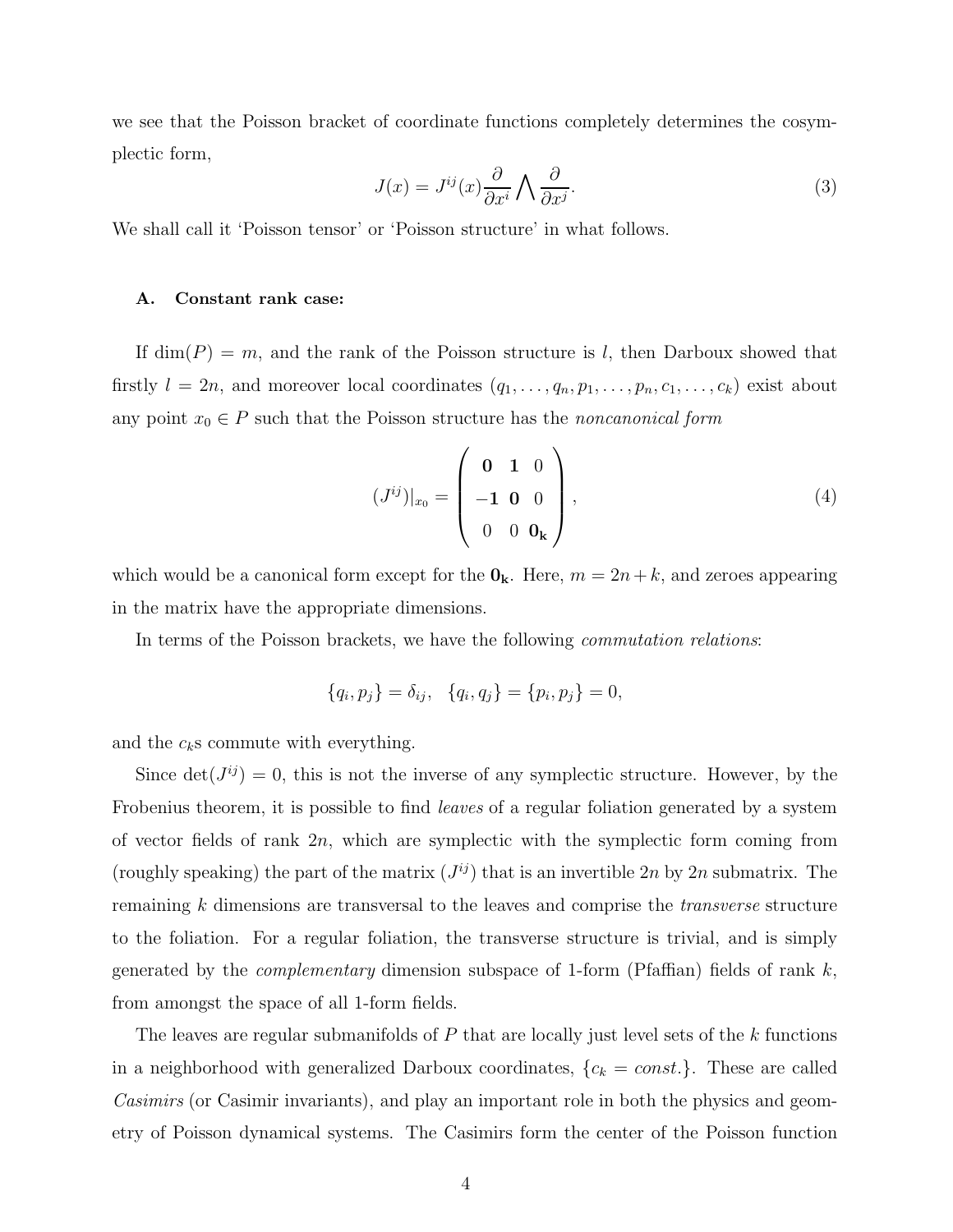algebra, that is,  $\{c_k \in C^{\infty}(P) | \{c_k, f\} = 0 \ \forall f \in C^{\infty}(P) \}.$  Geometrically, as indicated above, the differentials,  ${dc_k}$  generate the transverse foliation of complementary dimension to the symplectic leaves. Physically, these are precisely the leaves on which dynamics, specified by a Hamiltonian, would be constrained to occur. We emphasize here that the definition of Casimirs does not call into account the Hamiltonian for the problem. The conservation of Casimirs is purely kinematical, and happens for any choice of a Hamiltonian.

# <span id="page-4-0"></span>B. Nonconstant rank case:

If the rank of the Poisson structure is not constant as  $x \in P$  varies, then the distribution of vector fields generated by the invertible part of  $J^{ij}$  is integrable in the generalized sense, with leaves of foliation of varying (even) dimension [\[8](#page-28-6)[–10](#page-28-7)].

The local structure of a Poisson manifold in the neighborhood of a point  $x_0 \in P$  was studied by Weinstein [\[1,](#page-27-0) [11,](#page-28-8) [12\]](#page-28-9). Essentially, the Poisson structure decomposes into a symplectic part and a singular part for which various forms can be postulated. The one that shall be used in this paper is the 'linear structure', which entails zero rank at the origin. The generic points are those for which the symplectic part of the Poisson structure has maximum dimension. Points other than generic are called  $singular$  — at these points, the symplectic part falls in dimension, and the singular part is one that incorporates the coordinates that have disappeared.

In terms of the structure matrix, we have in a neighborhood of  $x_0$ ,

$$
(J^{ij})|_{x_0} = \begin{pmatrix} \mathbf{0} & \mathbf{1} & 0 \\ -\mathbf{1} & \mathbf{0} & 0 \\ 0 & 0 & \pi^{ij}(y) \end{pmatrix}
$$
 (5)

where  $(q_1, \ldots, q_n, p_1, \ldots, p_n, y_1, \ldots, y_k)$  are coordinates of  $P^{2n+k}$  in the above neighborhood, and

$$
\pi^{ij}(y) = \{y^i, y^j\}, \quad \pi^{ij}(0) = 0
$$

is the transverse Poisson structure. In tensor notation, we have:

$$
J(x)|_{x_0} = \sum_{i=1}^n \frac{\partial}{\partial q_i} \bigwedge \frac{\partial}{\partial p_i} + \sum_{j,l=1}^k \pi^{jl}(y) \frac{\partial}{\partial y_j} \bigwedge \frac{\partial}{\partial y_l}.
$$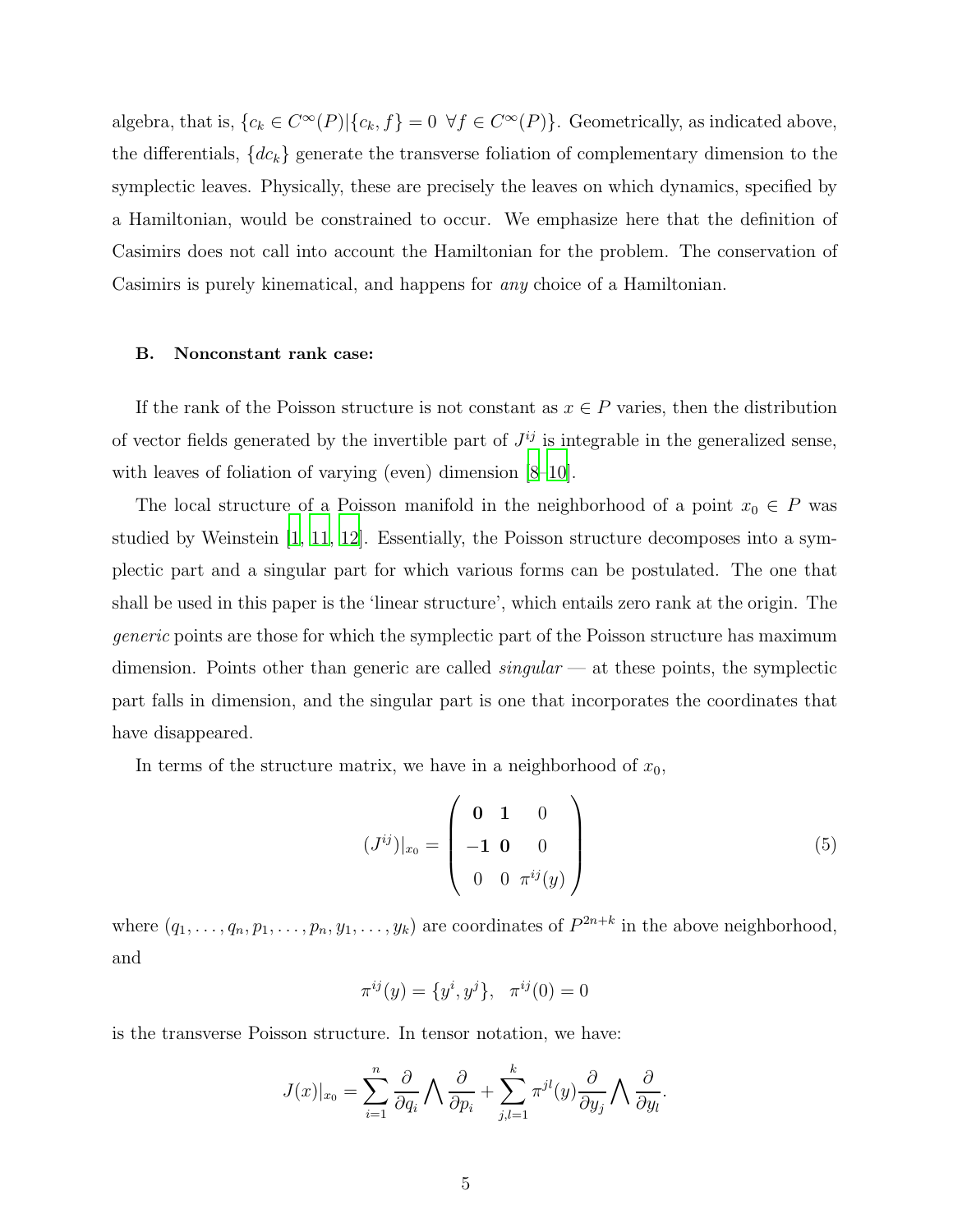In the neighborhood of any point of  $x_0 \in P$ , the Poisson manifold  $P^m$  is a product of a symplectic part and a degenerate Poisson part (in local coordinates, the expressions given above). The regular part of  $P$  is an open dense subset of  $P$ , and here the symplectic factor arranges in leaves of locally constant dimension. The degenerate factor or transverse structure is defined up to its *isomorphism class*, which is the same for all points along the leaf.

By 'linear structure' is meant that in a neighborhood of the point where rank is zero, the Poisson structure has a Taylor series expansion of the form

$$
J(x)|_0 = \sum_{i,j,l=1}^m C_l^{ij} x^l \frac{\partial}{\partial x^i} \bigwedge \frac{\partial}{\partial x^j} + o(x^2)
$$

where  $C_l^{ij}$  $\ell_l^{ij}$  are structure constants of a Lie algebra  $\mathfrak g$  of dimension m and rank k.

If  $(\mu^1, \ldots, \mu^m)$  are coordinates of  $\mathfrak{g}^*, (\frac{\delta}{\delta \mu^1}, \ldots, \frac{\delta}{\delta \mu^m})$  the corresponding coordinate basis of g, and  $\langle , \rangle$  the g−g<sup>\*</sup> pairing, then for any pair of functions  $f, g \in C^{\infty}(\mathfrak{g}^*)$ , the Lie–Poisson bracket is defined by

<span id="page-5-1"></span>
$$
\{f,g\}(\mu) = \left\langle \mu, \left[\frac{\delta f}{\delta \mu}, \frac{\delta g}{\delta \mu}\right] \right\rangle = C_l^{ij} \mu^l \frac{\delta f}{\delta \mu^i} \frac{\delta g}{\delta \mu^j},\tag{6}
$$

where  $[ , ]$  is the Lie bracket on **g**, and  $C_k^{ij}$  $\binom{n}{k}$  the structure constants of **g**.

Thus, linearization happens when the degenerate Poisson structure at the point of total degeneracy is isomorphic to a *Lie–Poisson structure*.

### <span id="page-5-0"></span>C. An example

To this simple example we shall return later, in the context of orbit geometry.

In 3 dimensions, a rigid body is pictured as rotating freely in space about its center of mass, under no external force. The symmetry group is  $SO(3)$ , acting on configuration space of three positions. The phase space group action is pictured as the coadjoint action [\[13\]](#page-28-10) of SO(3) on the space of angular momenta,  $\mu^{i} \in \mathfrak{so}(3)^{*}$ , for  $i = 1, 2, 3$ .

We use the Lie–Poisson structure J suggested by the structure constants  $\epsilon_{ijk}$  of the Lie algebra of  $SO(3)$ . For two functions of the angular momenta,  $f, g \in C^{\infty}(\mathfrak{g}^*)$ , it is given by

$$
\{f,g\}(\mu) := \epsilon_{ijk}\mu^k \frac{\partial f}{\partial \mu^i} \frac{\partial g}{\partial \mu^j} \equiv J(df,dg),
$$

a construct that is quite independent of the actual form of the Hamiltonian.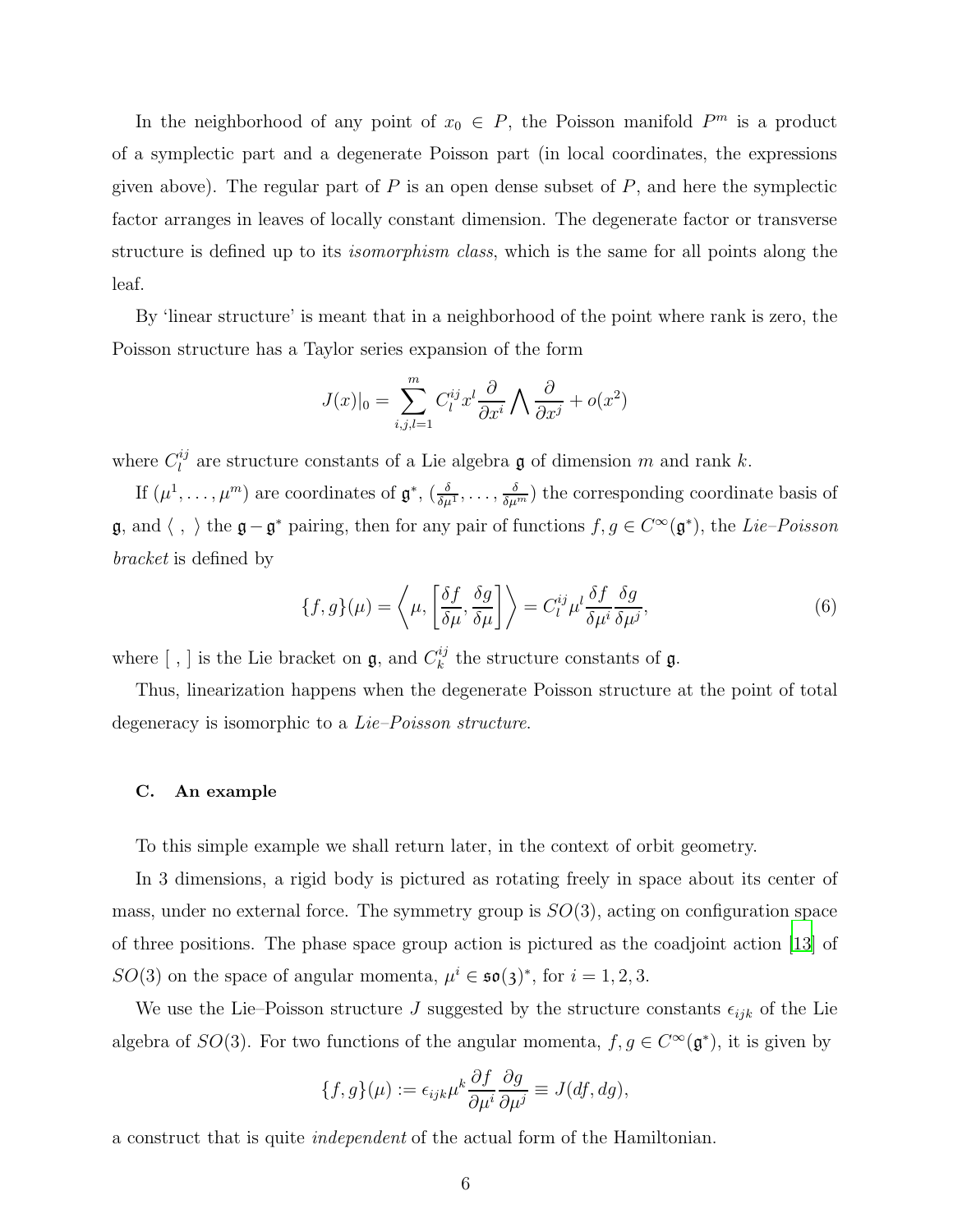The norm of the angular momentum (norm evaluated with respect to the inner product of the vector space  $\mathfrak{g}^*$ ) is a conserved quantity—

$$
C = \frac{1}{2} \sum_{i=1}^{3} (\mu^i)^2; \tag{7}
$$

from the properties of a Poisson bracket [\(1\)](#page-2-1) and [\(2\)](#page-2-2), it follows that

 ${C, f} \equiv 0$ 

for any function  $f \in C^{\infty}(\mathfrak{g}^*)$ . Thus, Casimirs are kinematical constants of the Poisson structure itself, without any reference to the chosen Hamiltonian (dynamics). This fact also shows up in Section [IV,](#page-13-0) where for the G-invariant potential, any reasonable choice can be made of a G-invariant function that is twice differentiable (that is, whose Hessian is defined).

### <span id="page-6-0"></span>III. ORBIT SPACE CONSIDERATIONS

Consider a Lie group  $G$  acting on a manifold  $M$ . The usual Whitney embedding theorem allows us to consider Euclidean spaces  $E$  of high enough dimension instead of  $M$ , with the canonical Euclidean differentiable structure. A similar embedding is possible for an arbitrary action of a Lie group on a manifold. In the first instance, the (generally nonlinear) Lie group action can be replaced by a linear group action; in the second, the linear group action on M can be extended to a linear action on appropriate E. The *equivariant* Whitney embedding theorem (see, for instance, [\[14](#page-28-11)]) says this can always be done. Henceforth, we restrict ourselves to linear Lie group (or, matrix group) actions on vector spaces, G on  $\mathbb{V}^n$ . We shall denote points of V by  $\phi \in V$ , to be consistent with the application to symmetry breaking in Section [IV.](#page-13-0)

Further, if G is compact, this linear action could be made, using the Haar measure for  $G$ , into an orthogonal action.[\[48](#page-30-0)] We assume this is the case for the orthogonal decompositions considered below. By this, certain directions are isolated as those that characterize a decrease in orbit dimension.

#### <span id="page-6-1"></span>A. Orbit types

In what follows, basic notions in Lie group actions and standard constructions relating to proper actions will be assumed (tubular neighborhoods, slices, etc.). Good treatments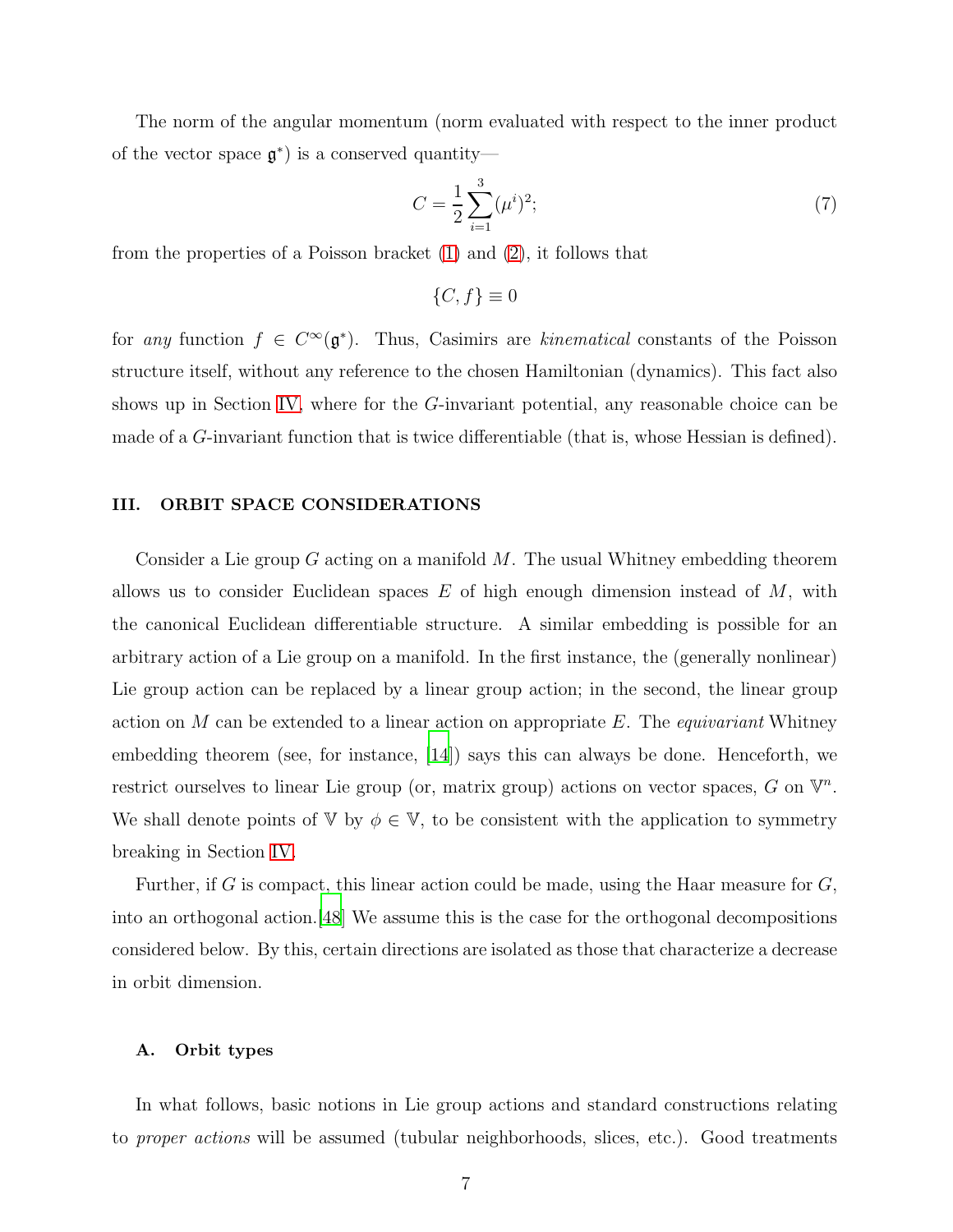are available in [\[15](#page-28-12)[–17\]](#page-28-13). Let  $G_{\phi}$  be the *isotropy* subgroup (or stabilizer), that is, the set of all  $g \in G$  that leaves  $\phi \in V$  fixed. Then,  $G/G_{\phi} \subseteq G$  is isomorphic to the orbit through  $\phi$ ,  $\Omega(\phi) = G \cdot \phi \subset V$ . Any two points on the same orbit have stabilizers that are related by conjugacy through an element  $g \in G$ . The conjugacy class of stabilizers of a given orbit is said to constitute its type, denoted by  $(G_{\phi})$ . So, in summary, the orbits are isomorphic to homogeneous spaces of the form  $G/H$ , with  $H \subseteq G$ , and are of type  $(H)$ .

Collect together the set of all points of V of orbit type  $(H)$ , where  $H \subseteq G$  is a compact subgroup. Denote this set by  $\Sigma_{(H)}$ . As H varies over the closed subgroups of G, the orbit types  $(H)$  partition  $\nabla$  into an orbit type decomposition.

Clearly, orbit types can vary only across the orbits, changing as the foliation goes from regular leaves to singular leaves, while remaining constant along an orbit. Also, smaller orbit types are associated to fatter orbits, which is to say, the generic orbits have the least residual symmetry. Singular orbits have smaller dimension and hence, larger isotropy subgroups that leave their points invariant, and hence larger orbit types. For the case of a Poisson manifold, it can be shown that the orbit type of a generic leaf of a foliation is always Abelian, while that of the non-generic leaf is nonabelian (Duflo & Vergne's Theorem [\[18\]](#page-29-0)).

For the example of the rigid body in Section [II C,](#page-5-0) at generic points the orbits of the coadjoint action of  $SO(3)$  on  $\mathfrak{so}(3)^*$  have residual symmetry  $SO(2)$ , and those of two distinct points on the same orbit (a 2-sphere) are related by a conjugate rotation, as is easily seen. The isotropy subgroup,  $SO(2)$  is compact, Abelian, and its conjugacy class defines a orbit type for the union of all 2-spheres of non-zero radii. The only closed (nontrivial) subgroup of  $SO(3)$  that is not conjugate to  $SO(2)$  is  $SO(3)$  itself, and this is the isotropy of the origin where  $\mu^{i} = 0, \forall i = 1, \ldots, 3$ . Thus V, which in this case is  $\mathfrak{so}(3)^{*}$ , is a disjoint union of the two orbit types, the origin of type  $(SO(3))$  and everything else of type  $(SO(2))$ .

Now, we mod out the space  $V$  by the G-action, to get an *orbit space*. The reduced space  $\mathbb{V}/G$  is a projection of V, where each orbit in V gets projected into a point on  $\mathbb{V}/G$ , via the canonical projection  $\Pi : \mathbb{V} \longrightarrow \mathbb{V}/G$ .

The decomposition of  $V$  into orbit types is formally called a *stratification*. These are a bit more general than foliations, in that the strata are not required to be generated by differentiable (singular) distributions. The orbit types classify the strata in both  $\nabla$  and  $\nabla/G$ into three kinds: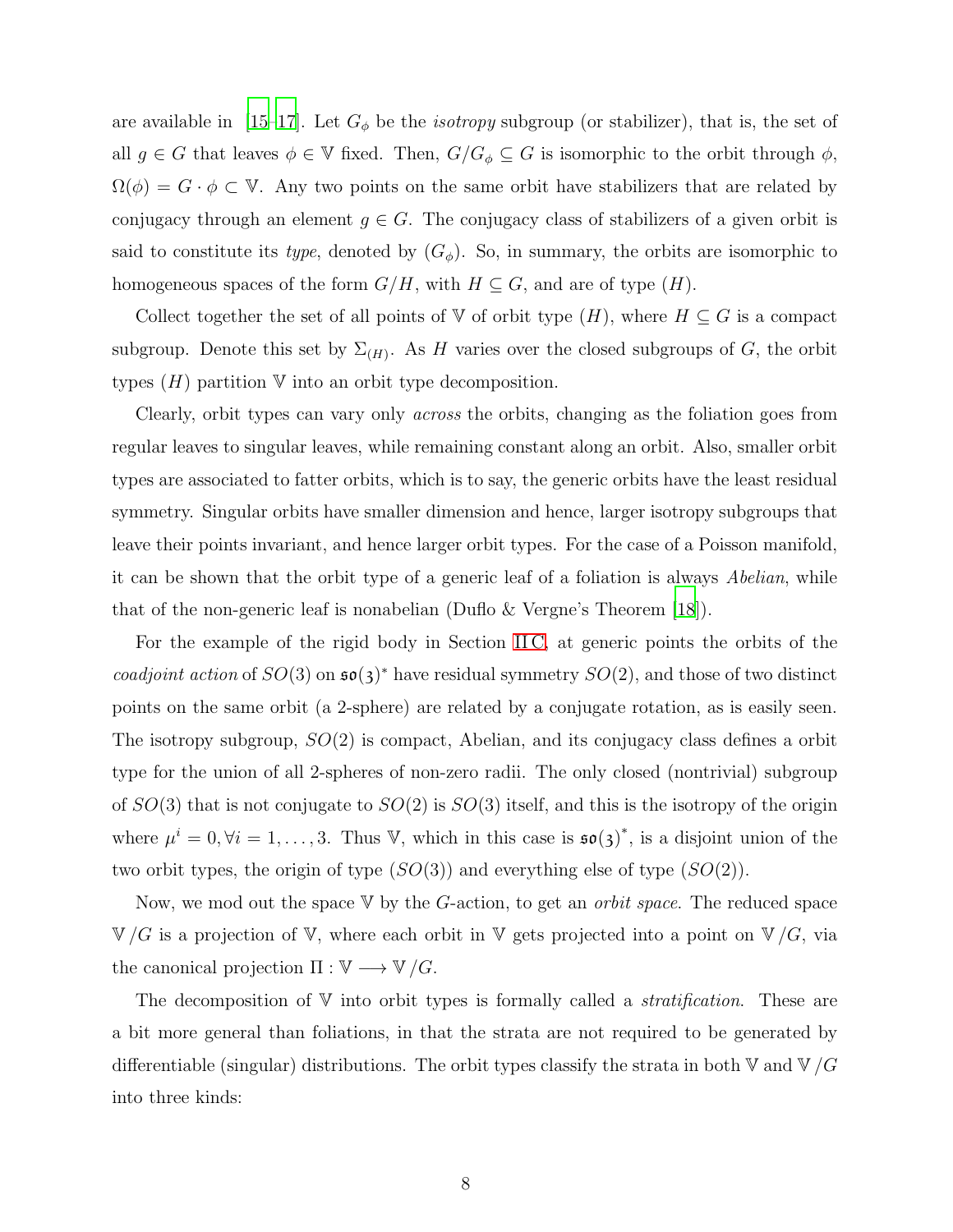- 1. The *principal stratum*  $\Sigma_P$  of maximum orbit type  $(H)$ , (so that H is conjugate to the isotropy subgroups for the principal orbits in the stratum), is an open dense subset of V. The image via the orbit map Π :  $V$  →  $V/G$  of the principal stratum, denoted by  $\hat{\Sigma}_P$ , is connected in  $\mathbb{V}/G$ . If  $\Omega_P$  is a principal orbit, and  $\Omega$  any other orbit, then  $\exists$  a G-equivariant map  $\Omega_P \longrightarrow \Omega$ . If  $\Omega_P \simeq G/H$  and  $\Omega \simeq G/K$ , then  $K \supset H$ . Also,  $\pi : \Omega_P \longrightarrow \Omega$  is a (principal) bundle (in V), or, equivalently,  $\hat{\pi} : G/H \longrightarrow G/K$  is a principal bundle (in  $G$ ), with fiber  $K/H$ .
- 2. If dim  $(K/H) > 0$  (or dim  $\Omega_P >$  dim  $\Omega$ ), then  $\Omega$  is called a *singular* orbit, denoted by  $\Omega_S$ , and the stratum to which it belongs is called a singular stratum  $\Sigma_S$ . The corresponding image in the orbit space is not necessarily connected, and it is denoted by  $\hat{\Sigma}_S$ .
- 3. If dim  $(K/H) = 0$  (so that dim  $\Omega_P = \dim \Omega$ ) but  $\Omega_P \longrightarrow \Omega$  is a nontrivial covering map (so that  $K/H$  is finite and nontrivial), then  $\Omega$  is called an exceptional orbit, the stratum to which it belongs is denoted  $\Sigma_E$ , and its image in the orbit space  $\hat{\Sigma}_E$ .

It can be shown on general grounds that the disjoint union of singular (and exceptional) strata form the *boundary* of the principal stratum. We shall not consider exceptional strata as these are not rank changing. (They would, however, be of importance in physical situations such as bifurcations, or patterns of discrete symmetry breaking.) Further, it can be shown that the minimum and maximum orbit types are unique.

The bundle projection from a principal to a singular orbit, called  $\pi$  or  $\hat{\pi}$  in the definition above, can be used to devise a map, as we do in Section [IV,](#page-13-0) in order to parameterize the embedding of the singular strata as the boundary components of the principal stratum, using ideas from symmetry breaking, and invariant theory.

As an example, consider the rigid body Poisson manifold. It is composed of two strata: the principal stratum  $\Sigma_P$  being a disjoint union of all 2-spheres indexed by their radii, and of isotropy type  $(SO(2))$ ; and a singular stratum  $\Sigma<sub>S</sub>$ , namely the origin, of type  $(SO(3))$ . The corresponding orbit space strata are the projections of orbits along the half real line (also the base of a singular fibration with fibers the orbits); they are  $\hat{\Sigma}_P = (0, \infty)$  for the principal stratum, and  $\hat{\Sigma}_S = \{0\}$  for the singular stratum.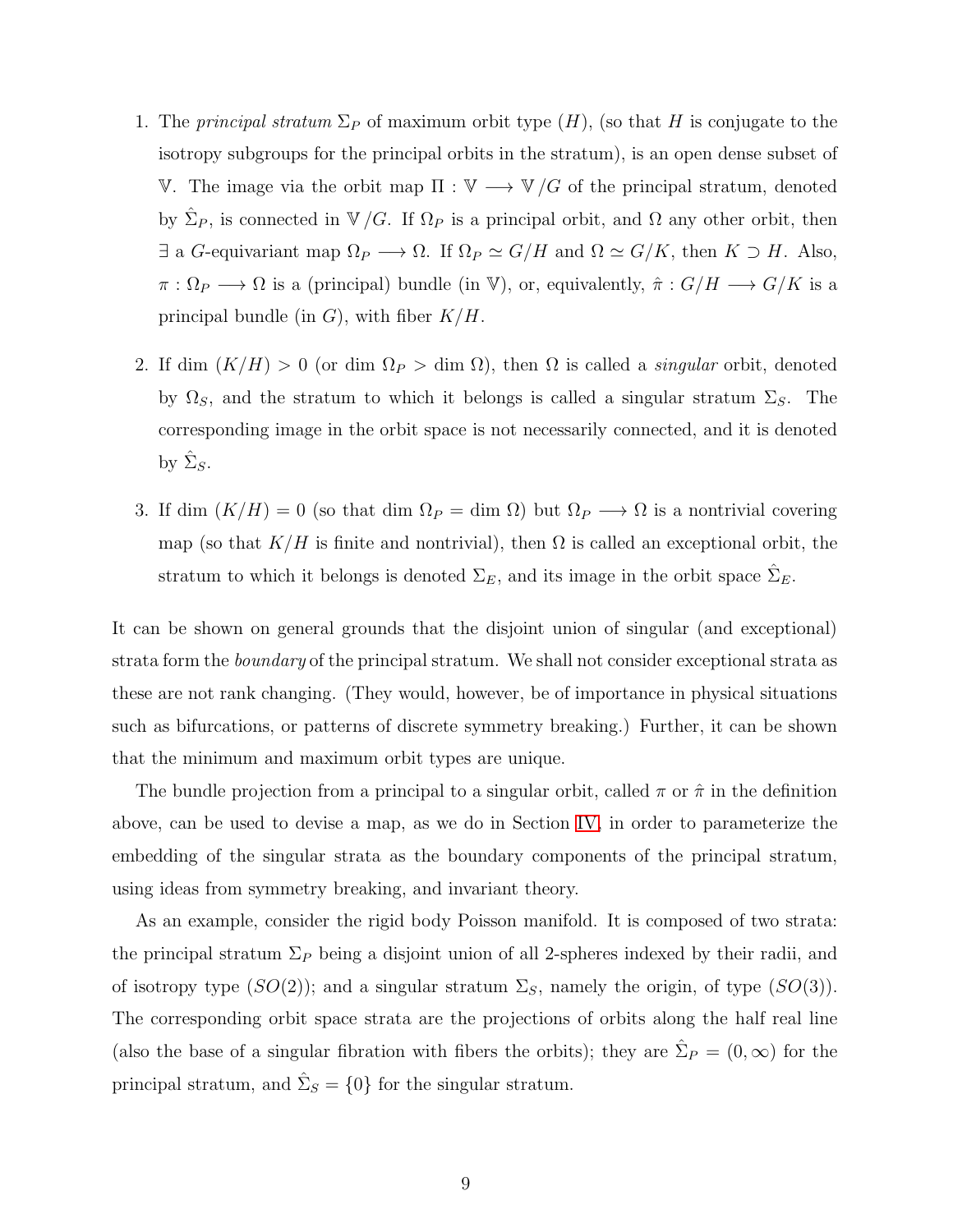#### <span id="page-9-0"></span>B. Tangents and Normals

To enable invariant theory parametrization to actually characterize the desired orbits, it is useful to keep track of certain subspaces that are left invariant under the group action. The dimension of these subspaces changes when a transition is made from a regular to a singular orbit. Accordingly, the class of invariants used to describe them would correspondingly change.

Let the orthogonal action or representation be denoted by  $(G, \mathbb{V}^n \simeq \mathbb{R}^n)$ .  $G_{\phi} = \{g \in$ G|  $g \cdot \phi = \phi$ } is the isotropy subgroup or symmetry group of a point  $\phi \in \mathbb{V}$ , and  $g_{\phi} = \{\xi \in$  $\mathfrak{g} | \xi \cdot \phi = \phi$ } is the corresponding Lie algebra. The reference for what follows is [\[3\]](#page-28-1).

The tangent to an orbit  $\Omega(\phi)$  in the orbit space  $\mathbb{V}/G$  is generated by dim  $G$  – dim  $G_{\phi}$ vectors that are the image, via the action map, of as many Lie algebra elements. From the slice construction, it follows that the normal directions to the orbit are generated by a slice that is  $G_{\phi}$ -invariant. Not all the points in the normal direction move under the isotropy, however. The notion of an *invariant normal slice* plays an important role in orbit geometry. We outline the relevant definitions and properties in steps:

- 1. The tangent to the orbit,  $T_{\phi}(\Omega) = \{\xi \cdot \phi | \xi \in \mathfrak{g}\}\)$ . Clearly, dim  $T_{\phi} = \dim G \dim G_{\phi}$ . Also, the tangent is *G*-invariant, that is  $T_{g \cdot \phi} = g \cdot T_{\phi}$ .
- 2. The normal to the orbit is specified by the orthogonal decomposition,  $N_{\phi} + T_{\phi} = \mathbb{R}^n$ ,  $\langle N_\phi, T_\phi \rangle = 0$ , with  $\langle , \rangle$  the G-invariant inner product on  $\mathbb{R}^n$ . That is,  $N_\phi = \{w \in$  $\mathbb{R}^n \mid \langle w, \xi \cdot \phi \rangle = 0 \ \forall \xi \in \mathfrak{g} \},$  and  $\langle \phi, w \rangle = \langle g \cdot \phi, g \cdot w \rangle$ . The latter condition, given the antisymmetry of the Lie algebra to  $O(n)$ , when differentiated with respect to a 1-parameter group  $g(t) = \exp t\xi$ , at  $t = 0$ , yields the condition  $\langle \phi, \xi \cdot \phi \rangle = 0$ , which implies that the normal space contains the point on the orbit regarded now as a position vector emanating from the origin of  $\mathbb{R}^n$ ,  $\phi \in N_{\phi}$ . (The zero vector, for the same reason, also lives in  $N_{\phi}$  for any  $\phi \in \mathbb{R}^{n}$ .) Like  $T_{\phi}$ ,  $N_{\phi}$  is *G*-invariant,  $N_{g \cdot \phi} = g \cdot N_{\phi}$ .
- 3. The set of all points in  $N_{\phi}$  that are fixed under the  $G_{\phi}$  action,  $N_{\phi}^{0} = \{u \in N_{\phi} | h \cdot u =$  $u, \forall h \in G_{\phi}$ , orthogonally decomposes  $N_{\phi}$  further into two subspaces,

<span id="page-9-1"></span>
$$
N_{\phi} = N_{\phi}^0 \oplus N_{\phi}^1,\tag{8}
$$

$$
\mathbb{R}^n = T_\phi \oplus N_\phi^0 \oplus N_\phi^1. \tag{9}
$$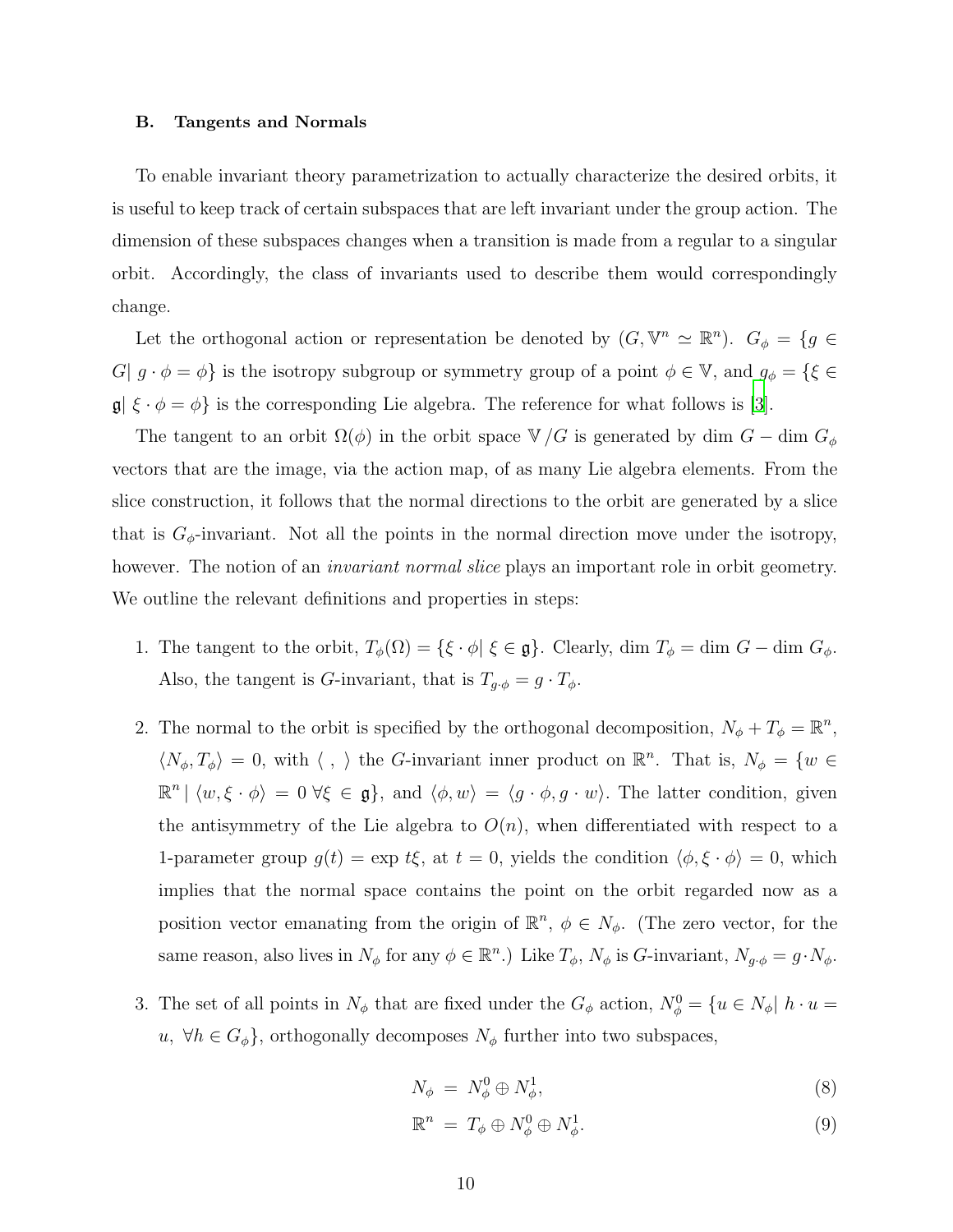4. The tangent space to a *stratum*  $\Sigma$  is well-defined, as being the orthogonal sum of the orbit tangent space and the invariant normal space:

<span id="page-10-0"></span>
$$
T_{\phi}(\Sigma) = T_{\phi}(\Omega) \oplus N_{\phi}^{0}.
$$
\n(10)

Thus  $N^0_\phi$  lies in the tangent space to the stratum, and  $N^1_\phi$  is normal to the stratum. It can be shown that the necessary and sufficient condition that the stratum is a principal one is that  $N^0_{\phi_P}$  spans the (slice) coordinates transverse to an orbit.

- 5. From counting dimensions, [\(10\)](#page-10-0) implies dim  $\Sigma = \dim G \dim G_{\phi} + \dim N_{\phi}^0$ . Now, use the orbit map,  $\Pi : \mathbb{R}^n \longrightarrow \mathbb{R}^n / G$ , under which all of the tangent space to an orbit gets mapped to the zero vector in  $\mathbb{R}^n/G$ . The corresponding strata also get mapped,  $\Pi: \Sigma_{(\Omega)} \longrightarrow \hat{\Sigma}_{(\Omega)}$ , where  $(\Omega)$  indicates the orbit type of a representative orbit of the stratum. Thus, we see that dim  $\hat{\Sigma}_{(\Omega)} = \text{dim } N_{\phi}^0$  [\[49\]](#page-30-1).
- 6. By combining the dimensionality relations above with the definitions of the various types of strata, we have a criterion for principal orbits: The necessary and sufficient condition that  $\Omega$  is principal is that  $N^1_\phi = \emptyset \ \forall \phi \in \Omega$ , in which event, the principal stratum to which the orbit belongs is full dimension, dim  $\Sigma_P = n$ .

### <span id="page-10-1"></span>C. Invariants of Orbits

In this section, we briefly indicate how invariant theory is used to parameterize orbits and the strata for a group action on a vector space. The basic result is due to Hilbert, based on which a map can be defined, which does the bookkeeping for the orbits in an algebraic manner.

As before, let  $V$  be a (real) vector space, on which a compact Lie group  $G$  acts linearly (hence by an orthogonal representation). A polynomial  $p : \mathbb{V} \longrightarrow \mathbb{R}$  is called G-invariant if  $p(g \cdot \phi) = p(\phi) \,\forall g \in G, \, \phi \in \mathbb{V}.$ 

# Hilbert's basis theorem[\[14](#page-28-11), [19](#page-29-1)]

 $P^G$ , the ring of G-invariant polynomials under the operations of polynomial addition and multiplication, is a *finitely* generated algebra under  $\mathbb{R}$ .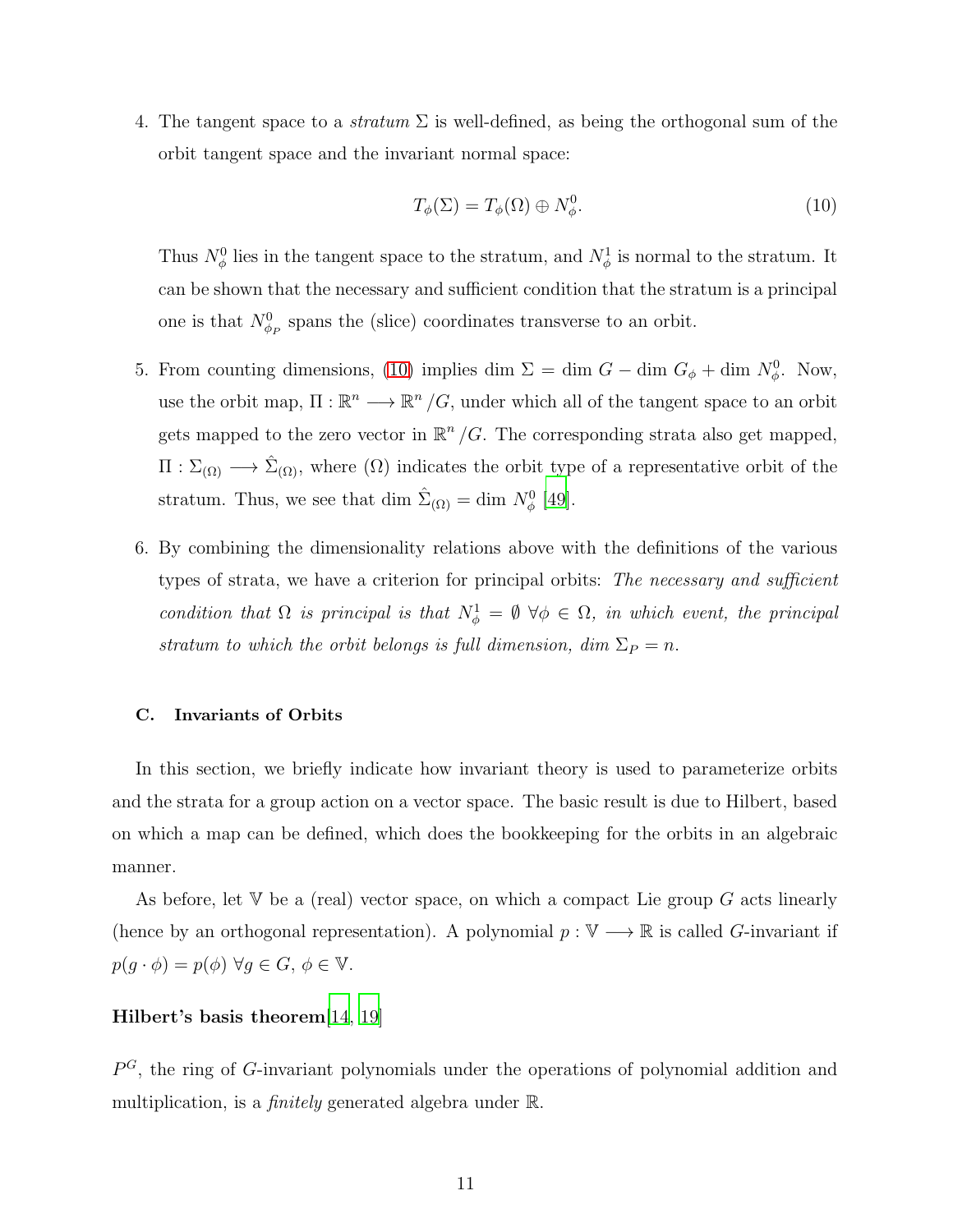The algebra  $P^G$  is a graded algebra, graded by the degree of the invariant polynomial. The basis guaranteed by the above theorem is called an integrity basis. There is a minimum number q, for a given representation  $(G, V)$ ; this is called a minimal integrity basis, or Hilbert basis. We denote the generators of  $P^G$  by  $(\theta_1,\ldots,\theta_q) \in \mathbb{R}^q$ . Any polynomial  $p \in P^G$  can be written,  $\phi \in \mathbb{V}$ ,  $p(\phi) = \hat{p}(\theta_1(\phi), \dots, \theta_q(\phi))$ . When a Hilbert basis is formed by algebraic independent polynomials, it is called *free* and the corresponding representation  $(G, \mathbb{R}^n)$  is called cofree. A non-cofree basis would have a certain number of nontrivial algebraic identities between the basis elements. (All cofree representations of complex semisimple Lie groups have been classified by G. W. Schwarz [\[20](#page-29-2)].)

Next we define the *Hilbert map* (sometimes called the orbit map; but we reserve that term for  $\Pi : \mathbb{R}^n \longrightarrow \mathbb{R}^n / G$  as a map that goes from the orbits to its invariant parametrization,  $\mathfrak{H}: \mathbb{V}^n \longrightarrow \mathbb{R}^q, \phi \longmapsto (\theta_1(\phi), \dots, \theta_q(\phi)).$  The image  $\mathfrak{H}(\mathbb{V})$  is a semi-algebraic variety  $\mathcal{S} \in \mathbb{R}^q$ . Via the orbit map  $\Pi$ ,  $\mathbb{R}^n/G$  becomes immersed as a semi-algebraic variety [\[50](#page-31-0)]  $\hat{\mathcal{S}} \in \mathbb{R}^q$  as well.

The main theorem that allows orbits to be parametrized by invariants is the following:

# Theorem

- 1.  $\mathfrak H$  is a proper map (namely, the inverse image of a compact set is compact also).
- 2. If  $\phi \notin \Omega(\phi')$ , then  $\mathfrak{H}(\phi) \neq \mathfrak{H}(\phi')$ ; points from distinct orbits are separated by the Hilbert map.
- 3.  $S \simeq \hat{S}$ , that is, there is a 'commutative triangle',

$$
\mathbb{R}^{n} \xrightarrow{\quad \mathfrak{H} \quad} \mathcal{S} \in \mathbb{R}^{q}
$$

$$
\Pi \downarrow \qquad \qquad \parallel
$$

$$
\mathbb{R}^{n} / G \xrightarrow{\quad \hat{S} \quad} \hat{\mathcal{S}} \in \mathbb{R}^{q}
$$

where the map  $\hat{\mathfrak{H}}$  is a homeomorphism.

The above result for polynomials has been generalized to the *smooth* category by G .W. Schwarz. The proof essentially uses Weierstraß's approximation theorem. A smooth function may also be written as a function of a finite number of basis elements that generate the ring of smooth G-invariant functions.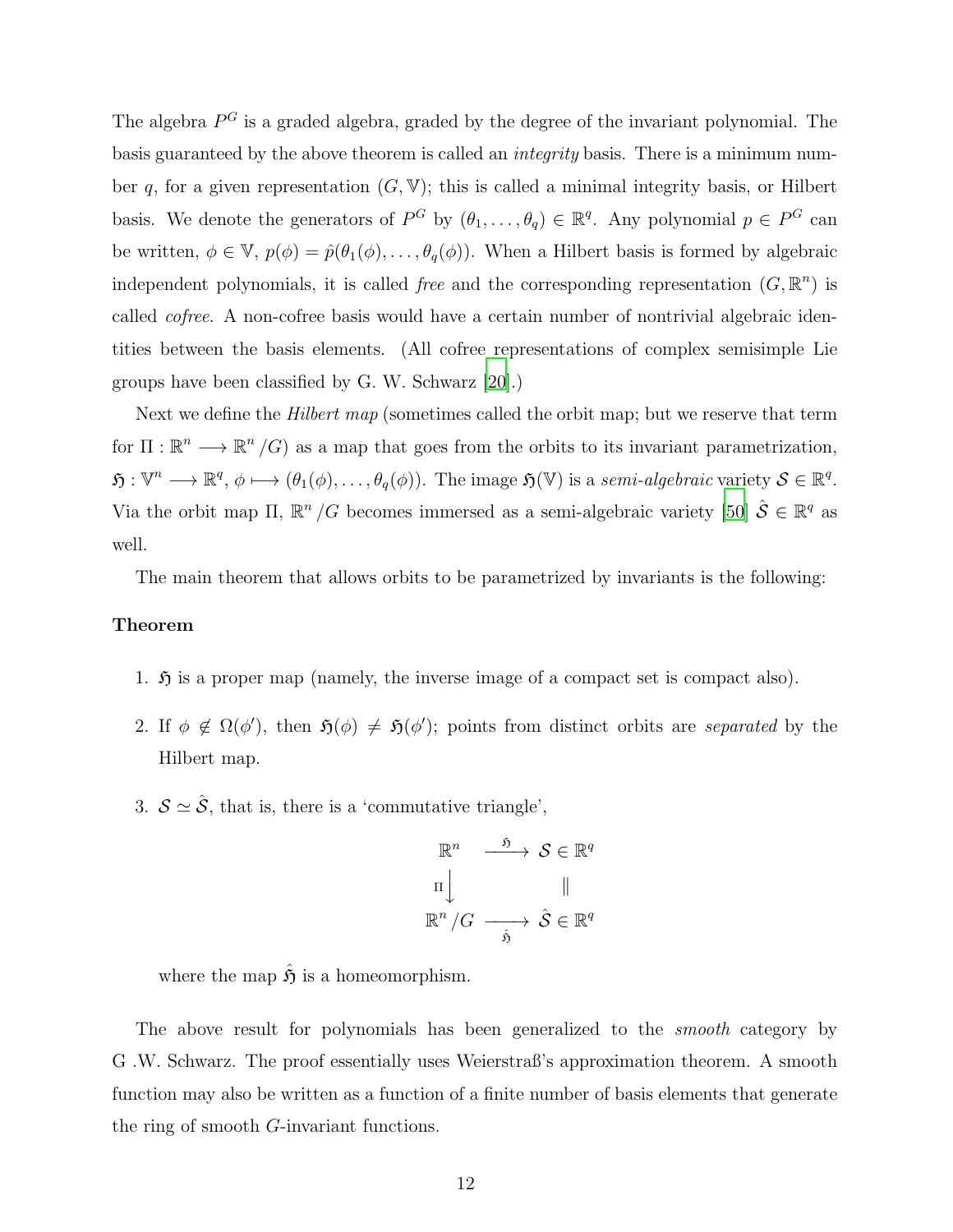# Examples

As an example, let us consider  $SU(n)$  in the adjoint representation, defined by  $Tr \phi = 0$ . A basis for the invariants are just the Casimirs,  $\theta_1 = Tr \phi^2, \dots, \theta_{n-1} = Tr \phi^n$ . Similarly for  $\mathfrak{so}(\mathfrak{m})$ , the Lie algebra of skew-symmetric matrices,  $X^T = -X$ , for which the invariants are  $S_k = Tr X^k$ ,  $k = 1, ..., [n/2] = l$ . The characteristic polynomial is the expression

$$
\Delta_X(\lambda) = |X - \lambda \mathbf{1}|
$$
  
=  $\lambda^n - p_1 \lambda^{n-1} - \dots - p_n$ ,

The various  $p_i$  in the expansion are the  $i^{th}$ -symmetric function of the eigenvalues of X. Let the polynomial ring over the real numbers generated by these  $p_i$  be denoted by  $\mathbb{R}[p_1, \ldots, p_n]$ . Clearly, the symmetric functions form an integrity basis for an arbitrary symmetric polynomial in *n* variables. There is an *isomorphism* between  $\mathbb{R}[p_1, \ldots, p_n]$  and  $\mathbb{R}[S_1, \ldots, S_l]$ , made explicit through a set of recursive relations known as the Newton formulas,

$$
S_i - p_1 S_{i-1} + p_2 S_{i-2} - \dots +
$$
  
+  $(-1)^{i-1} p_{i-1} S_1 + (-1)^i p_i = 0,$   
 $i = 1, \dots, n$   

$$
S_i - p_1 S_{i-1} + p_2 S_{i-2} - \dots +
$$
  
+  $(-1)^n p_n S_{i-n} = 0,$   
 $i = n + 1, n + 2, \dots$ 

It is in fact possible [\[22](#page-29-3)] to use these relations in order to parameterize singular orbits of the  $SO(n)$  coadjoint action on the Lie coalgebra  $\mathfrak{so}(n)^*$ , and in general, for any semisimple Lie group. The various symmetric functions  $p_1, \ldots, p_{n-k}$  could be written as the sum over squares of Pfaffians (essentially determinants of minors obtained by deleting the complementary indices). Setting them equal to zero amounts to looking at lower rank subalgebras of  $X \in \mathfrak{so}(\mathfrak{n})$ , or on the group level, at homogeneous spaces of the form (for  $n = 2m$  case as an example)  $SO(2m)/(SO(2k) \times U(1)^{m-k}$ . From general considerations of orbit types (Sec-tion [III B\)](#page-9-0) and symmetry breaking (dealt with below), this amounts to a *partial breaking* of symmetry. The subcasimirs that arise in the process are simply the coordinates of the embedding specified by the above system of equations. (The representation in this case is called non-cofree as the equations are tied up with determinantal identities.)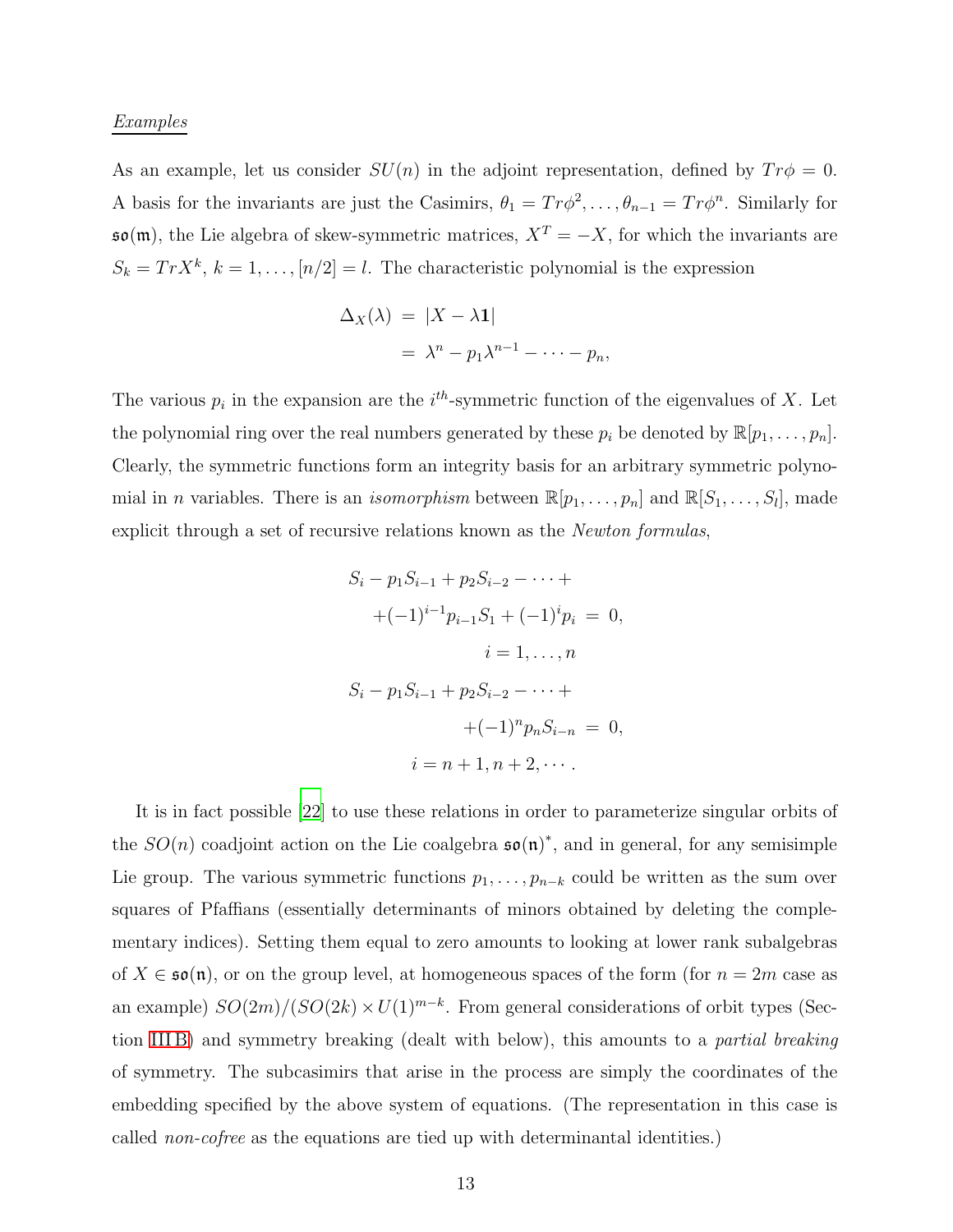# <span id="page-13-0"></span>IV. SYMMETRY BREAKING

Now, we suppose a Lie group  $G$  of appropriate type acts on the Poisson manifold, so that the leaves of the Poisson manifold are contained in the orbits of the group action. In particular, we choose the group to be such that its rank (defined as the dimension of its Cartan subalgebra) coincides with the corank of the Poisson structure at its generic points. In making this ansatz, we rule out several interesting Poisson structures [\[23](#page-29-4)], where the action of a group on the manifold is globally transitive (for example, the action of  $SO(2)$  on a 2-torus  $\mathbb{T}^2$ , with irrational winding number). We only consider here group actions for which Casimirs define both the group orbits as well as the Poisson leaves. Such a requirement is automatically satisfied by the much investigated  $Lie-Poisson$  structures. There, a semisimple Lie group acts on its coadjoint space, and the Casimirs form the center of the coadjoint representation. But in fact, this is generically so in virtue of the Linearization conjecture of Weinstein, cf. Section [II B.](#page-4-0) In this section, for any reasonable choice of Ginvariant Hamiltonian (or potential), it is seen that by the process of symmetry breaking, the null eigenvectors of the mass matrix span out the directions *tangent* to the orbits. Methods of invariant theory are then used to characterize the various orbits. Remembering that some of these orbits describe the Poisson leaves, we make the identification of these invariants, which come from symmetry breaking, to the Casimirs and subcasimirs of Poisson geometry, and provide in the process a dynamical interpretation for a kinematical phenomenon.

Let us suppose that symmetry is broken from the original symmetry group  $G$  to a reduced symmetry group,  $H$ .[\[51\]](#page-31-1) The null eigenvectors of the mass matrix, or Goldstone modes, are parametrized by the homogeneous space  $G/H$ . We note that the generic leaf corresponds to a maximum breaking of symmetry — the original symmetry group is reduced to its (Abelian) Cartan torus, denoted by  $G_c$ . Then,  $G/G_c$  is isomorphic to a principal orbit. Partial breaking of symmetry corresponds to leaves where some of the symmetry has been restored. The stabilizers of these leaves are of higher dimension, and also non-abelian, and so the leaves, by virtue of the bundle map  $\pi$  (or,  $\hat{\pi}$ , cf. Section IIIA), are singular leaves. (Singular leaves can be formally studied as singular reductions of manifolds with symmetry, and this program is carried out in [\[26](#page-29-5)[–28](#page-29-6)], and the references cited therein.)

For the case that the Poisson manifold  $P = \mathfrak{g}^*$ , where  $\mathfrak{g}$  is a semisimple Lie algebra and  $\mathfrak{g}^*$ its dual, this identification is the natural one suggested by the maximal isotropy embedding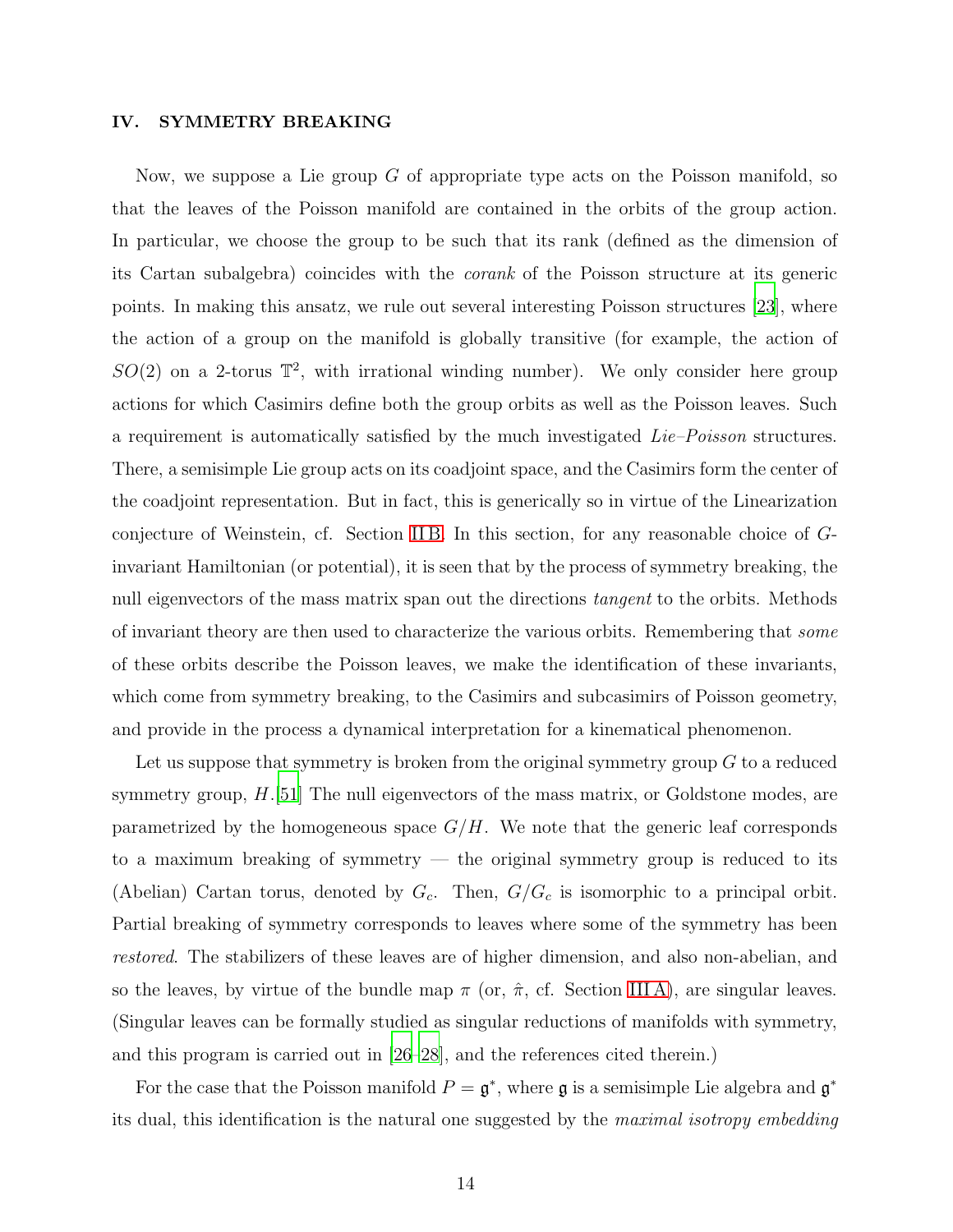of a Lie algebra h in the larger Lie algebra  $\mathfrak{g}$ , for the case that symmetry is broken from G down to  $H$  [\[29](#page-29-7)]. We are only concerned with patterns of symmetry breaking that entail a rank change, and assume that this can be arranged.

We now make these observations physically relevant employing ideas from spontaneous symmetry breaking, with the added feature of incorporating free parameters, or *controls*. The notion of patterns in the breaking of symmetry, namely variation in the subgroups of the original symmetry group that survive when control parameters (like coupling constants, or classical masses) are varied, played an important historical role in spontaneous and gauge symmetry breaking in particle physics. Here, the hadronic potential was assumed to have a certain polynomial form (say, quartic), and the problem was to find the minima of the potential by varying with respect to certain parameters. This problem was soon realized to be mostly geometrical in character [\[3](#page-28-1), [30](#page-29-8)[–34](#page-29-9)], with orbit geometry and invariant theory playing a role in defining the possible orbital strata that the minima could occupy. We turn this development around, and use arbitrarily chosen G-invariant potentials and their extremal values, in order to relate kinematical data of the Poisson bracket, with dynamical information that comes from symmetry breaking by the potential.

### A. Bosonic symmetry breaking

This is the most basic mechanism for the idea of symmetry breaking. The G-invariant Hamiltonian is a function of a certain number of scalar fields. The fields themselves depend on the spacetime coordinates, and the symmetry group acts on the space of fields. Spontaneous breaking of symmetry is said to occur when the symmetry of the solutions got by extremizing the potential, is less than the full symmetry group [\[35](#page-30-2)]. The material to follow is fairly standard, and our purpose is to establish notation, and reinterpret standard results in the light of orbit geometry.

Let  $\mathbb{V}^n$  be the space of *n* scalar fields,  $\phi_i : M \longrightarrow \mathbb{R}$ , where *M* is some underlying differentiable manifold (not relevant for our purposes). Let G be a compact Lie group that acts properly on V, and let  $V(\phi)$  be a G-invariant scalar potential function on V. Then the condition for a vacuum is that

$$
\left. \frac{\partial V(\phi)}{\partial \phi_i} \right|_{\phi = \phi_{(e)}} = 0, \qquad (i = 1, \dots, n),
$$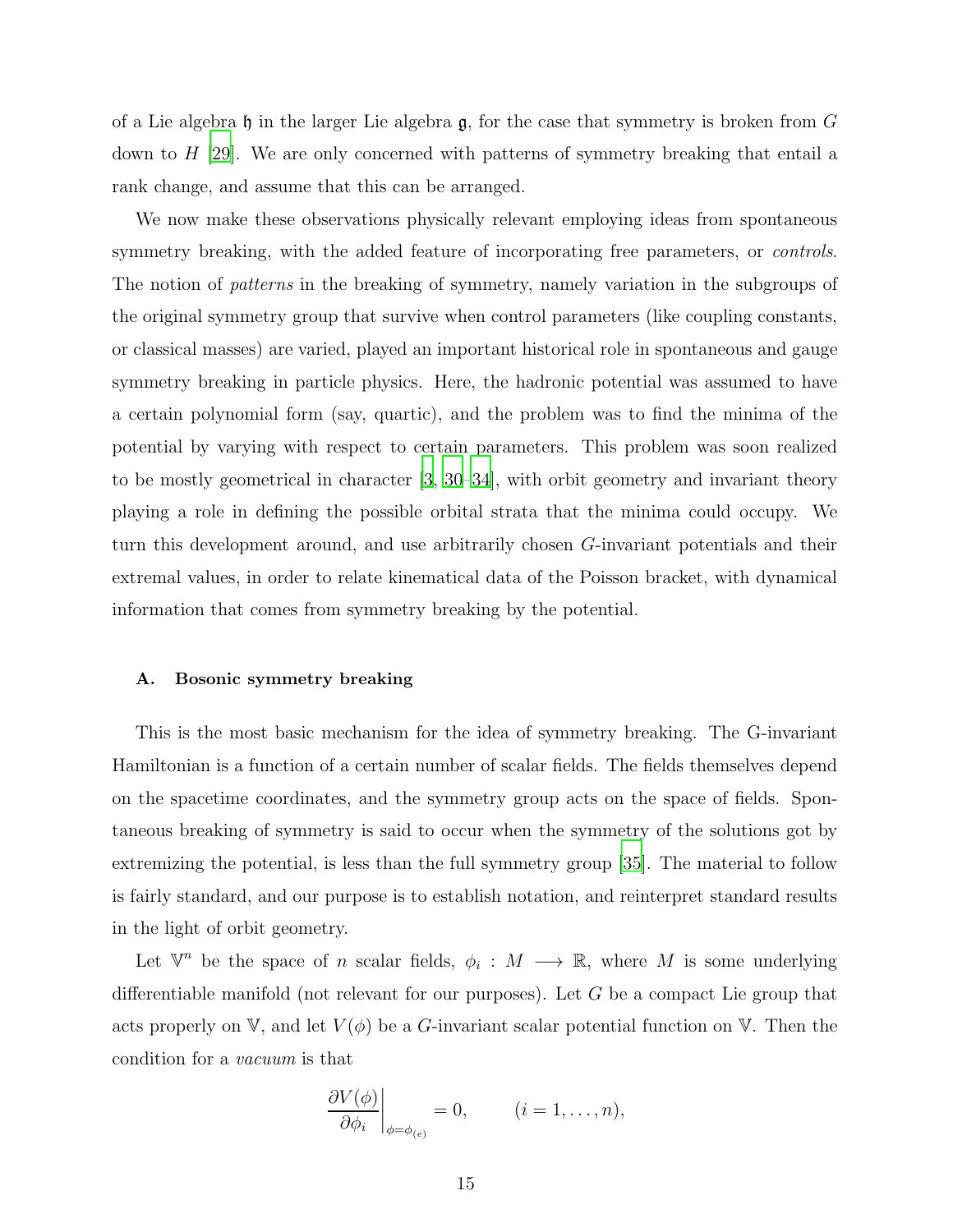so the Taylor expansion of the potential about equilibria takes the form:

$$
V(\phi) = V(\phi_{(e)}) + \frac{1}{2} M_{ij} \chi_i \chi_j + o(\chi^3).
$$

In the above expression, the 'mass matrix'  $M_{ij} \geq 0$  is defined as

<span id="page-15-1"></span>
$$
M_{ij} = \left. \frac{\partial^2 V(\phi)}{\partial \phi_i \partial \phi_j} \right|_{\phi_{(e)}},\tag{11}
$$

and the shifted fields by  $\chi_i(x) = \phi_i(x) - \phi_{(e)i}$ . The mass matrix, being the second derivative of the potential, governs the stability of the equilibrium. (We refer the reader to [\[36](#page-30-3)] for more on stability in field theory systems; we do not concern ourselves with this aspect of the theory, but rather simply use the null spectrum of  $M_{ij}$  to study orbit geometry on  $V$ , which models the linear Poisson G-manifold. See however, the conclusions, Section [VI.](#page-26-0))

Since the potential is G-invariant, it satisfies the invariance condition at the vacuum as well, so

<span id="page-15-0"></span>
$$
V(\phi_{(e)}) = V(\Theta_g \phi_{(e)}) = V(\phi_{(e)}) + \frac{1}{2} M_{ij} \delta \phi_{(e)i} \delta \phi_{(e)j} + \cdots,
$$
\n(12)

where  $\Theta_g : \mathbb{V} \longrightarrow \mathbb{V}$  is the action  $\forall g \in G$ .

Let  $(T^a)^i_j$  denote the representation matrices, where  $a = 1, \ldots, d = \dim G$ , and  $i, j =$  $1, \ldots, n = \text{dim } V$ , so that  $\Theta_g = \exp tT^a \xi_a$ ,  $\{\xi_a\} \in \mathfrak{g}$ ,  $g(t) \in G$  a 1-parameter subgroup, and set the variation  $\delta\phi_{(e)}$  to be:

$$
\delta \phi_{(e)i} = \left[ \left. \frac{\partial \Theta_g}{\partial \xi_a} \right|_{t=0} \phi_{(e)} \right]_i \delta \xi_a.
$$

Now, suppose that only a subgroup  $H \subset G$  leaves invariant the equilibrium point. We have two possibilities:

- 1. If  $g \in H$ , then  $\delta \phi_{(e)i} \equiv 0$ , and the G-invariance condition for V [\(12\)](#page-15-0) is identically satisfied, that is  $V(\phi_{(e)}) = V(\phi_{(e)})$ , since  $M_{ij}\delta\phi_{(e)i}\delta\phi_{(e)j} + \cdots \equiv 0$ .
- 2. If  $g \in G/H$ , then  $\delta \phi_{(e)i} \neq 0$ , and so G-invariance of V now would require that  $M_{ij}$ have null eigenvectors:

$$
M_{ij}[\Theta'|_0 \phi_{(e)}]_j = 0.
$$

There are dim  $G/H = \dim G - \dim H$  null eigenvectors of the form  $\{\Theta' |_{0}\phi_{(e)}\}$ , of eigenvalue zero, that represent massless fields, called Goldstone (or Nambu-Goldstone) bosons, and the homogeneous space  $G/H$  parameterizes the space of Goldstone bosons via the action map  $\Theta: G \times V \longrightarrow V$ .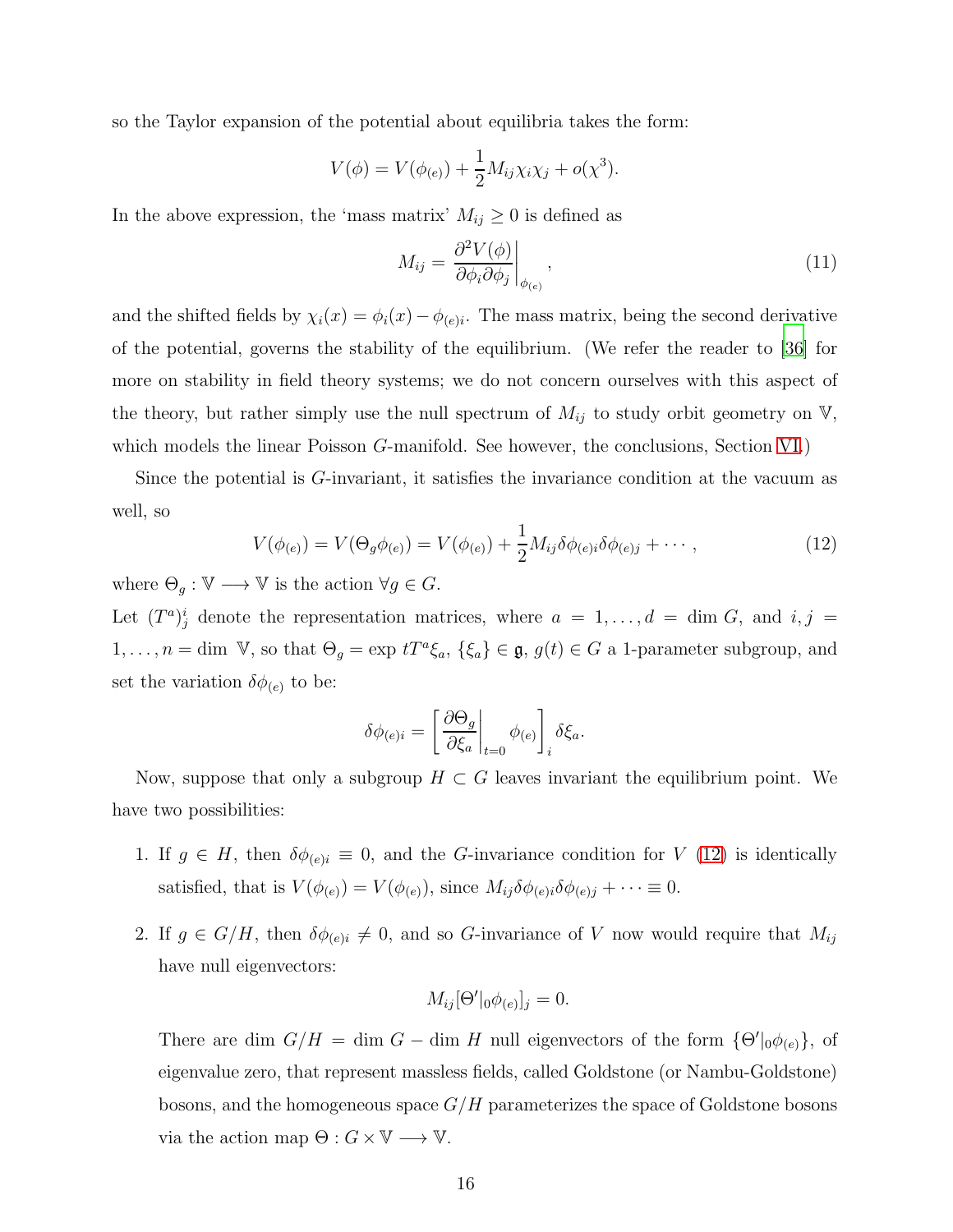Before we move on to the next subsection, a few comments are in order. The number of massive fields (those with nonzero eigenvalues to the mass matrix) is dim  $H$ . If  $H$  happens to be the isotropy subgroup  $G_{\phi_{(e)}}$  for the equilibrium point,  $\phi_{(e)}$ , then these modes are transversal to the orbit of the group action, and represent the 'difficulty' in getting away from the orbit, as they are massive modes, and doing so would cost energy. Suppose now the potential depended on some number of control parameters (these could be coupling constants, classical masses, charges, background field strengths, etc.), that is, we write  $V = V(\phi, \gamma)$ , where  $\gamma$  are the controls. Extremizing the potential (supposed G-invariant) as above, we would arrive at equilibria that depended on the control parameters,  $\phi_{(e)} = \phi_{(e)}(\gamma)$ .

As the controls are varied, we are led from solution to solution. Formally, this happens in an infinite dimensional space of solutions (moduli space) of the classical potential [\[52\]](#page-31-2), but we shall restrict our attention to what goes on in the orbit space decomposition (cf. Section [III A\)](#page-6-1) for V. For some values of the control parameters, the isotropy subgroup of the solution may change, so we are led from leaves of one dimension to leaves of other dimensions, and across orbit types. Then invariant theory (cf. Section IIIC) shall relate the gradients of the potential and the null eigenvalues of the mass matrix. Referring all this back to the Poisson manifold we began with, the picture we seek would be complete.

# B. Extrema and strata

In this section, we use the invariants provided by the gradients of the G-invariant potential  $V(\phi, \gamma)$ , with  $\phi \in \mathbb{V}^n$  and  $\gamma \in Q^s$ , where the latter notation means the control parameters are derived from some s-dimensional manifold of controls. (In what follows, the structure of Q will play no role, although its dimension is relevant.) The orbit in  $V$  to which the equilibrium belongs is characterized by the orbital stratum, and the equations of the stratum are carved out by these gradients. In making this relation, the geometry of the tangent space and normal space to an orbit (cf. Section [III B\)](#page-9-0) shall be extensively invoked.

Recall that the tangent space to the principal stratum comprises both the tangent space to the orbit,  $T_{\phi}(\Omega) = \{ \xi \cdot \phi | \xi \in \mathfrak{g} \}$ , and the  $G_{\phi}$ -invariant normal slice  $N_{\phi}^0$  transversal to it. By the results stated in Section IIIB, the main observation about the generators of  $N^0_\phi$  is the following: the invariant normal slice is the span of  $\partial \theta_a(\phi)$ ,  $a = 1, \ldots, q$ . The proof may be found in [\[33\]](#page-29-10). Note that q is the minimal number of basis elements  $\theta_i(\phi)$ , guaranteed to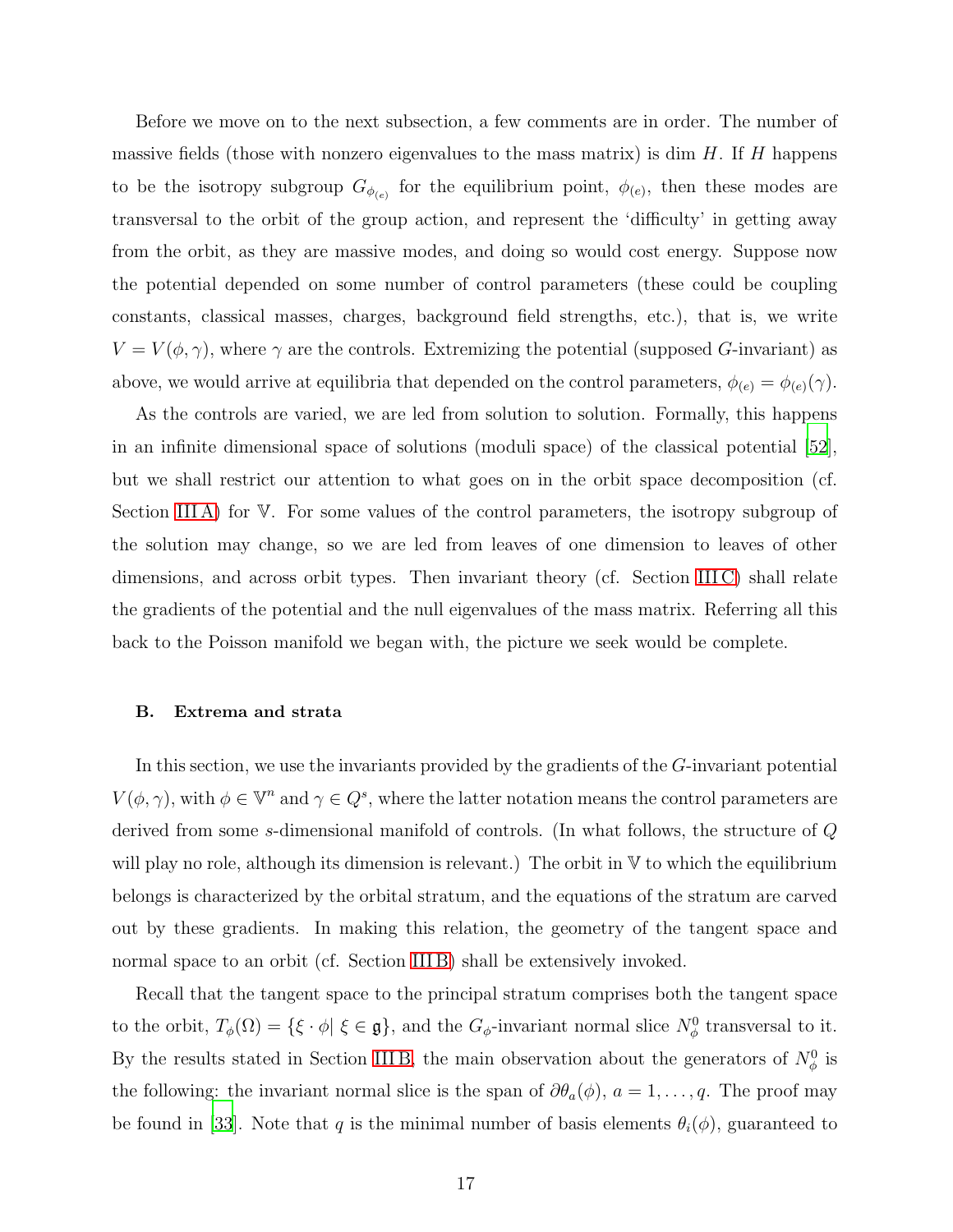exist by Hilbert's theorem.

Furthermore, any orbital invariant on  $V$ , such as a G-invariant potential for symmetry breaking, can be expressed in terms of the Hilbert basis as a function in the orbit space  $\mathbb{V}/G$ :

<span id="page-17-0"></span>
$$
V(\phi) = \hat{V}(\theta_1(\phi), \dots, \theta_q(\phi)), \tag{13}
$$

 $\forall \phi \in \mathbb{R}^n$ . It follows at once by differentiating the G-invariance condition for the potential that its gradients span the invariant normal slice:  $V(g \cdot \phi) = V(\phi) \Longrightarrow \langle \xi \cdot \phi, \partial V(\phi) \rangle = 0$  for every one parameter subgroup  $g(t) = \exp t\xi \in G$ ; by referring to Section [III B,](#page-9-0) this is seen to be the condition for an invariant normal vector. We note that *any G*-invariant function on the orbits has the spanning property; so the orbit geometry is a lot more general than the system specifically requires. However, a physical potential (or Hamiltonian) naturally allows for controls (masses, coupling constants, various length scales, etc.), and these can be manipulated to enable wandering across orbit types.

The final step in the process of using gradients to characterize strata is counting dimensions. Let  $\phi_P$  denote a point that belongs to a principal stratum, and  $\phi_S$  to a singular or nonprincipal stratum. We note that from the relation [\(8\)](#page-9-1), it follows that the sum of the dimensions of the orbit tangent  $T_{\phi}$  and of the two normal components,  $N_{\phi}^0$  and  $N_{\phi}^1$  is fixed, at  $n = \dim \mathbb{V}$ . Since the singular stratum bounds the principal stratum,  $\Sigma_S \subset \partial \Sigma_P$ , thinner orbits have fatter normal spaces, and these are characterized by the appearance of extra gradients. These gradients will, however, not be  $G_{\phi_P}$ -invariant, that is, they get moved around in the 'extra' dimensions transverse to the thinner orbit. The larger invariance group,  $G_{\phi_S}$   $\supset G_{\phi_P}$  means at once two things: a larger number of invariants (that are left invariant with respect to the larger subgroup); and a larger number of dependent relations (that is, the representation when restricted to the singular orbit is no longer cofree).

Next, we refer to the orbit space,  $\nabla/G$ , where distinct points are separated by invariants using the Hilbert map; this map takes both the vector space strata and the orbit space strata to the corresponding semialgebraic varieties  $S$  and  $\hat{S}$  both of which live in the Euclidean space  $\mathbb{R}^q$ .

Define the real, symmetric, positive semi-definite (no eigenvalues less than zero) matrix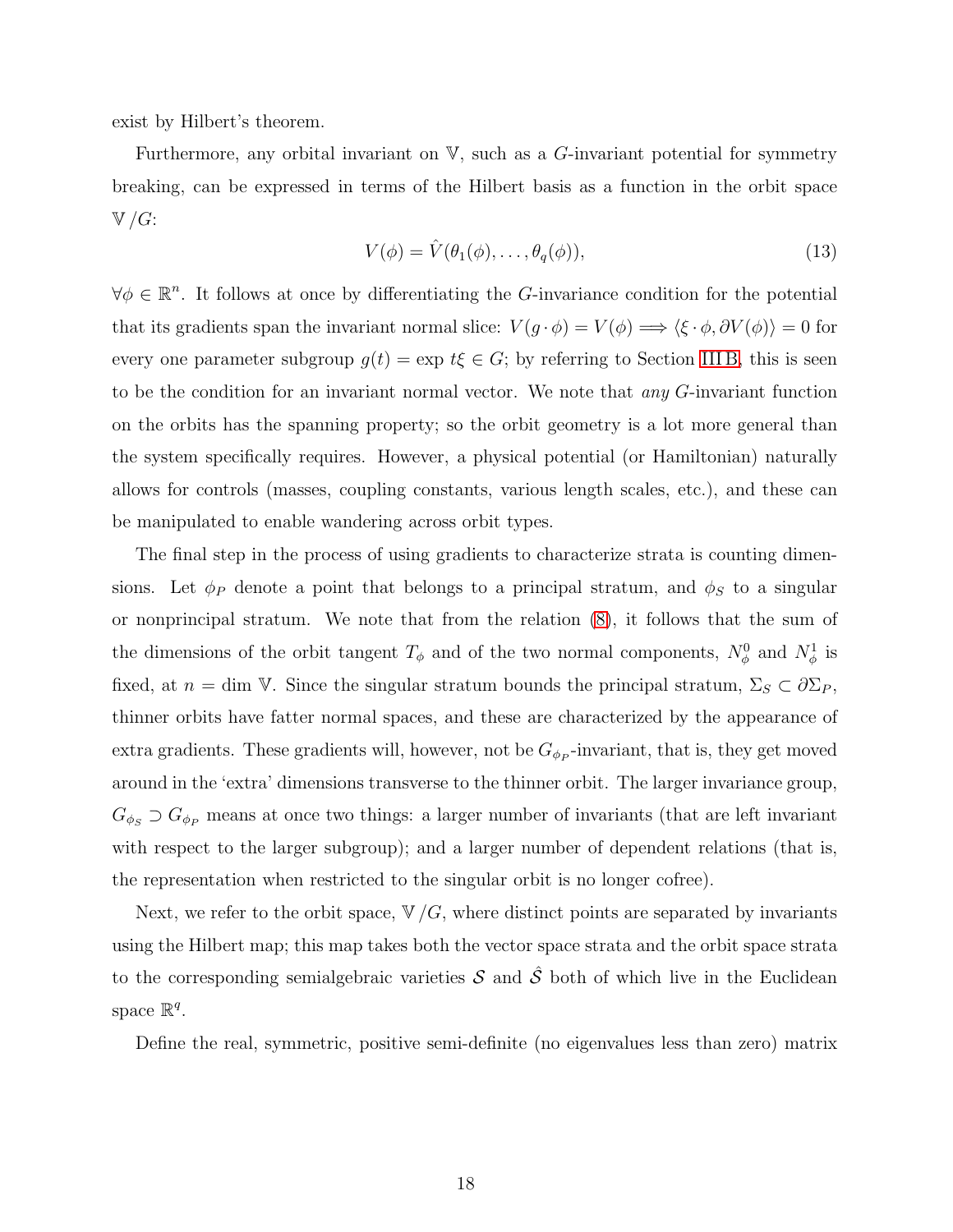formed of the gradients of the invariant polynomials,

$$
R_{ab}(\phi) = \sum_{i=1}^{n} \partial_i \theta_a(\phi) \partial_i \theta_b(\phi)
$$
  
=  $\hat{R}_{ab}(\theta(\phi)),$ 

with  $a, b = 1, \ldots, q$  and  $\partial_i$  stands for derivative w.r.t.  $\phi_i$ .

The number of independent vectors in  $\{\partial \theta_a\}$  is equal to rank  $\hat{R}_{ab}(\phi) = \dim N_\phi^0$ . The strata and their images in the orbit space are carved out by the locus of the determinants of the principal minors of the above matrix (compare the example from Section [III C\)](#page-10-1). The gradients of these determinants in the orbit space can be shown to span the null space of the matrix  $\hat{R}_{ab}$ , defining the 'normal' directions for the image of the stratum to which  $\phi$ belongs.

Introducing a potential that needs to be extremized is the same as finding the null eigenvectors of the R matrix above, since  $\partial_i V(\phi) = 0$  implies, by using [\(13\)](#page-17-0) the same as  $\sum_{a=1}^{q} \hat{R}_{ab}(\theta) \partial_b \hat{V}(\theta) = 0$ . This is a locus of algebraic equations and inequalities in orbit space  $V/G$  (a semialgebraic variety) with the determinants of the minors of corank the dimension of the strata  $\hat{\Sigma}_{\phi}$  serving as the Lagrange multipliers. Extremizing this system of equations yields an optimal set of values for both basis invariants and the control parameters; the mass matrix [\(11\)](#page-15-1) may be then formed out of these. [\[53](#page-31-3)]

#### <span id="page-18-0"></span>C. Goldstone modes and Poisson geometry

For a Poisson manifold  $P$ , the Casimirs arise as constraint surfaces that are defined by a generalized distribution associated to the Poisson structure J. Although the procedure for finding subcasimirs reduces to computing the null eigenvectors of the Poisson structure matrix restricted to the orbit in question, our aim here is to connect the subcasimirs with null eigenvectors of the mass matrix [\(11\)](#page-15-1). With controls added, the mass matrix has the form,

$$
M_{ij} = \partial_i \partial_j V(\phi, \bar{\gamma})|_{\phi = \phi_{(e)}},
$$

 $i, j = 1, \ldots, n$ . Here, the controls themselves have been solved with the principal minor determinants added to the potential as constraints and extremized collectively (to yield  $\bar{\gamma}$ ) with respect to both the invariant polynomials and the Lagrange multipliers (as many added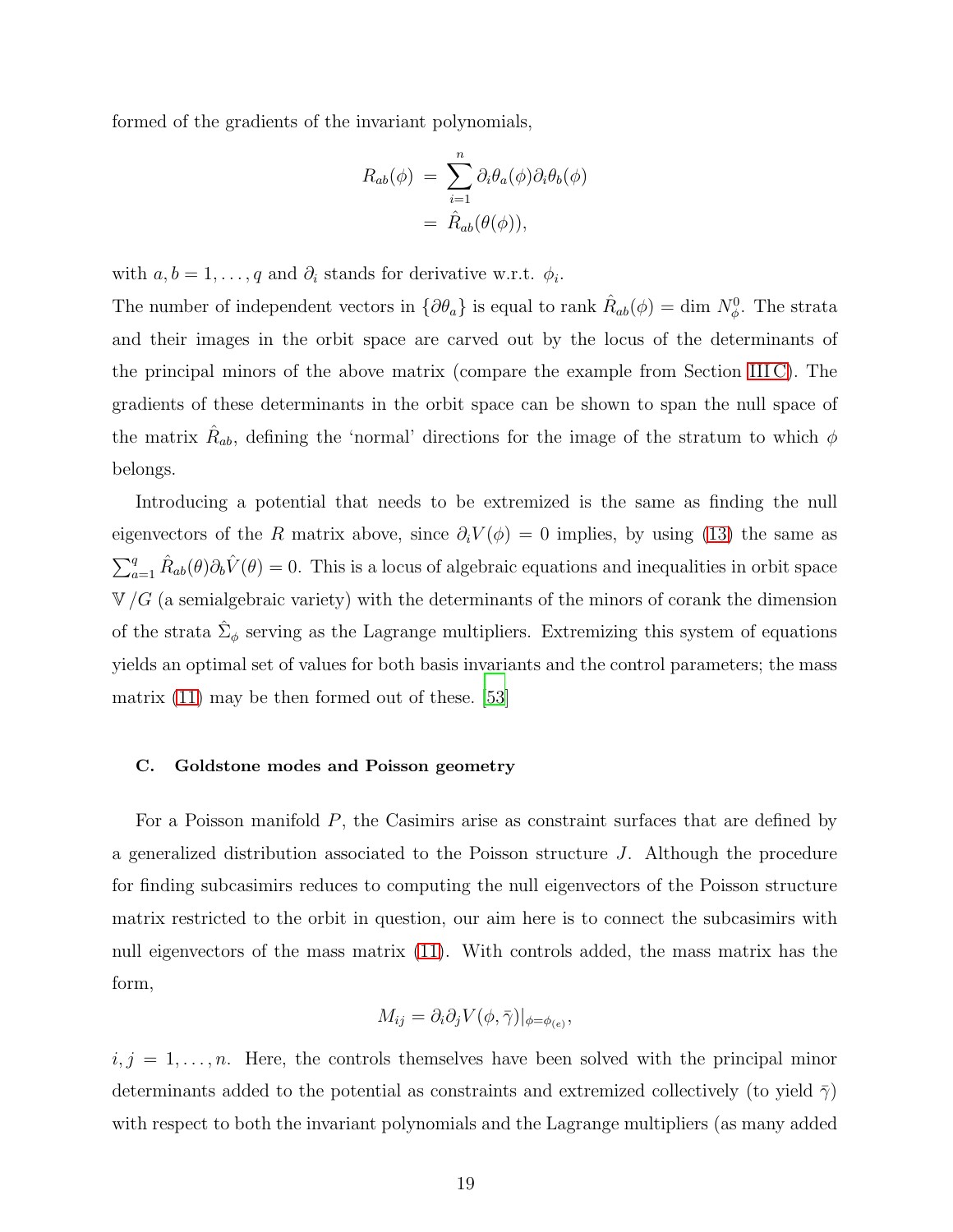as there are normal directions to the orbit space stratum,  $\Sigma$ ). We implicitly assume that any smooth variation  $\delta \gamma$  in the controls changes the vacuum solution *perturbatively*; that is, if  $\delta \gamma \longrightarrow 0$ , then  $\delta \phi_{(e)} \longrightarrow 0$  as well.

Now, it can be shown using the above, that the mass matrix decomposes into two parts:  $M^1$  and  $M^2$ , such that  $M^1 \cdot N_{\phi_{(e)}}^0 = 0$ ,  $M^2 \cdot N_{\phi_{(e)}}^1 = 0$ , in addition to the usual equations for the scalar Goldstone modes tangent to orbit:  $M^1 \cdot T_\phi = 0 = M^2 \cdot T_\phi$ .

The former Goldstone bosons correspond to the directions which arise from adding the constraint conditions, and must therefore be regarded as new features that arise due to the orbital structure [\[54\]](#page-31-4). In the context that we are working within, these are precisely the subcasimirs that would arise upon a process of partial *symmetry restoration*, where the isotropy group of the equilibrium segues into one of larger dimension (and does so in a continuous manner since it is perturbative). Let  $\phi_{(e)}$  denote the generic vacuum, with isotropy  $G_{\phi_{(e)}}$ , and  $\phi_{(e')}$  the new vacuum upon variation of the control parameters, with isotropy  $G_{\phi_{(e')}}$ , with  $G_{\phi_{(e')}} \supset G_{\phi_{(e)}}$ . Conversely, when the controls are reversed, these extra Goldstone modes from the normal directions become the Goldstone bosons for a symmetry breakdown from the larger isotropy group  $G_{\phi_{(e')}}$  to the smaller one,  $G_{\phi_{(e)}}$ . The number of extra Goldstone modes that are needed for this is, by Goldstone's theorem, equal to the difference in the orbit dimensions of the fatter and thinner orbits, which is the dimension of the homogeneous space  $G_{\phi_{(e')}}/G_{\phi_{(e)}}$ . These new modes may be regarded as the embedding coordinates for the singular leaf into a regular leaf. Formally, the Symmetry Breaking map (SB) may be defined as the projection  $\hat{\pi}: G/G_{\phi_e} \longrightarrow G/G_{\phi'_e}$ , as defined in Section IIIA, and the *Symmetry Restoration map* (SR) is simply the inverse of the above bundle map.

As an illustration, to connect with the  $SO(3)$  case, imagine the isotropy of the "double" well" solution to increase from  $U(1)$  at the trough (flat direction), to  $SO(3)$  at the top of the hillock of the well, at the center. Clearly the new equilibrium, for any intermediate hillock shape, is an unstable one, a fact reflected in the degeneracy in the modified mass matrix. (Thus, without the controls, the origin would never become a preferred point of rest. It would, if the shape were modified so much by the controls that it became favorable to rest there.) In general, if the equilibrium is a stable (or neutrally stable) one, then the pseudo-Goldstone bosons are absent; if the latter manifest themselves, then stability is lost. It would be very interesting to see if such equilibrium analyses for the examples of Section [V](#page-20-0) below, using the methods of invariant theory and symmetry breaking as above, would yield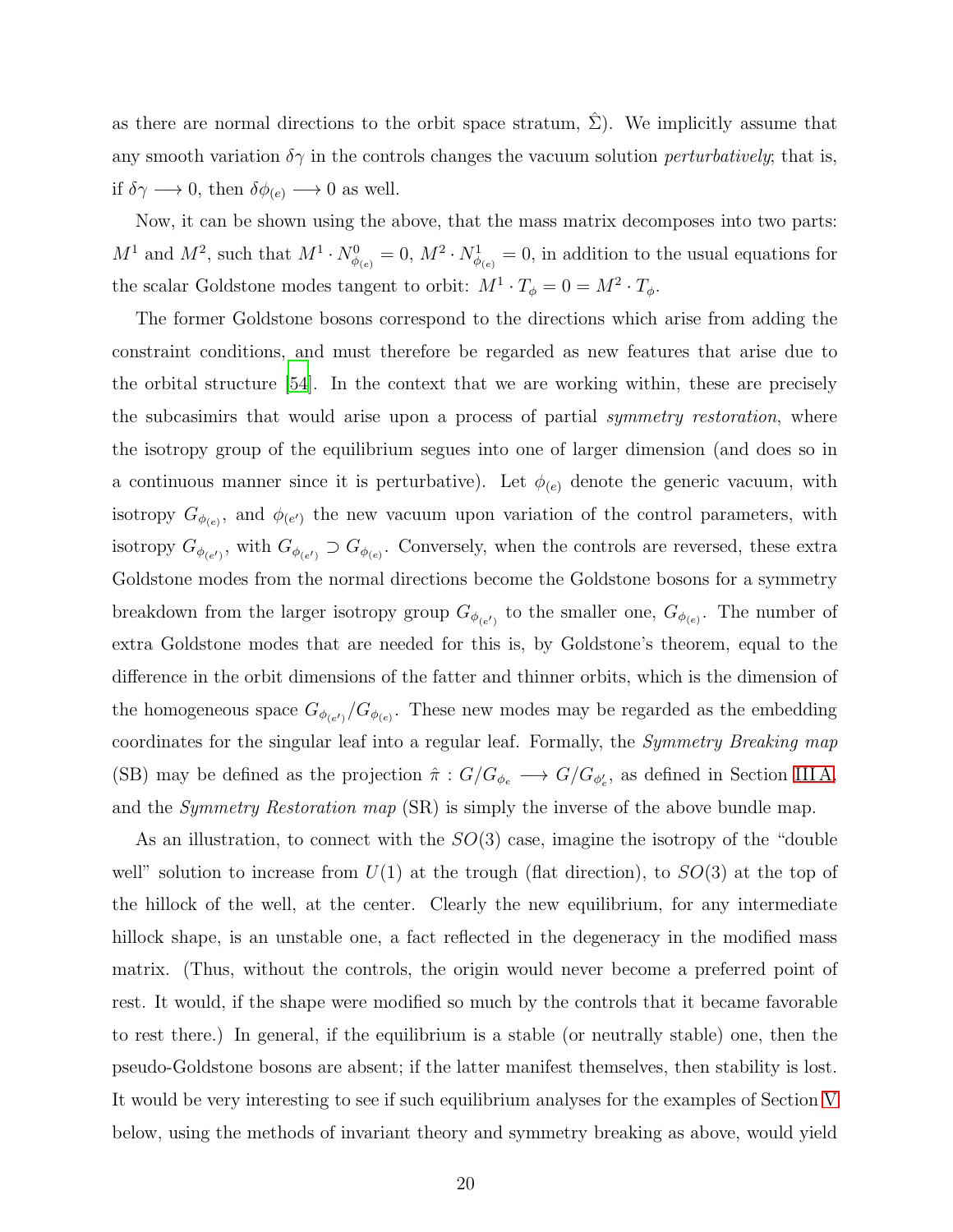a similar simple stability criterion.

# <span id="page-20-0"></span>V. SOME EXAMPLES OF RANK CHANGE

We consider situations where rank change phenomena manifest themselves, and to which the foregoing observations apply. Details and background material are provided in [\[5\]](#page-28-3). We begin with the n-dimensional generalization of the rigid body, and end with the prototype for an infinite-dimensional context for rank-change. A word of caution is in order: while the preceding sections require that  $G$  be compact, the examples below do not assume this. As observed in the first footnote to Section [III,](#page-6-0) this does not change the counting of the Casimirs or subcasimirs, although the topology of the level sets they would define (even the number and types of connected components!) can be wildly different for the compact and the noncompact cases, as we see below.

### A. n-D rigid body

The symmetry group is taken to be  $SO(n)$ , or as a generalization, any semisimple Lie group,  $G$  (in which event the term 'rigid body' ought not to be taken literally). As in the 3-dimensional case, we write the Lie-Poisson bracket [\(6\)](#page-5-1) to be the one suggested by the structure constants of the Lie algebra  $\mathfrak{g}$ ; for any functions  $f, g \in C^{\infty}(\mathfrak{g}^*)$  we set

<span id="page-20-1"></span>
$$
\{f,g\}(\mu) := \left\langle \mu, \left[ \frac{\delta f}{\delta \mu}, \frac{\delta g}{\delta \mu} \right] \right\rangle = \mu^i \left[ \frac{\delta f}{\delta \mu}, \frac{\delta g}{\delta \mu} \right]_i, \tag{14}
$$

where  $\frac{\delta f}{\delta \mu} = (\frac{\delta f}{\delta \mu})^l e_{(l)}$ ,  $\frac{\delta g}{\delta \mu} = (\frac{\delta f}{\delta \mu})^m e_{(m)}$ , where  $\{e_{(i)}\}$  is a basis for  $\mathfrak{g}^*$ , and the inner bracket [ , ] stands for the Lie algebra bracket,

$$
[e_{(l)}, e_{(m)}] = C_{nlm}e_{(n)}
$$

and  $C_{nlm}$  the structure constants of the Lie algebra. The Poisson tensor now becomes

$$
J^{lm} = C_n^{lm} \mu^n. \tag{15}
$$

The origin is once again a point of total degeneracy, where rank of the Poisson tensor is zero. Elsewhere, it is equal to the *corank* of the Lie algebra, which is also the codimension of its Cartan subalgebra. In fact, the Cartan torus is generated by the duals of the differentials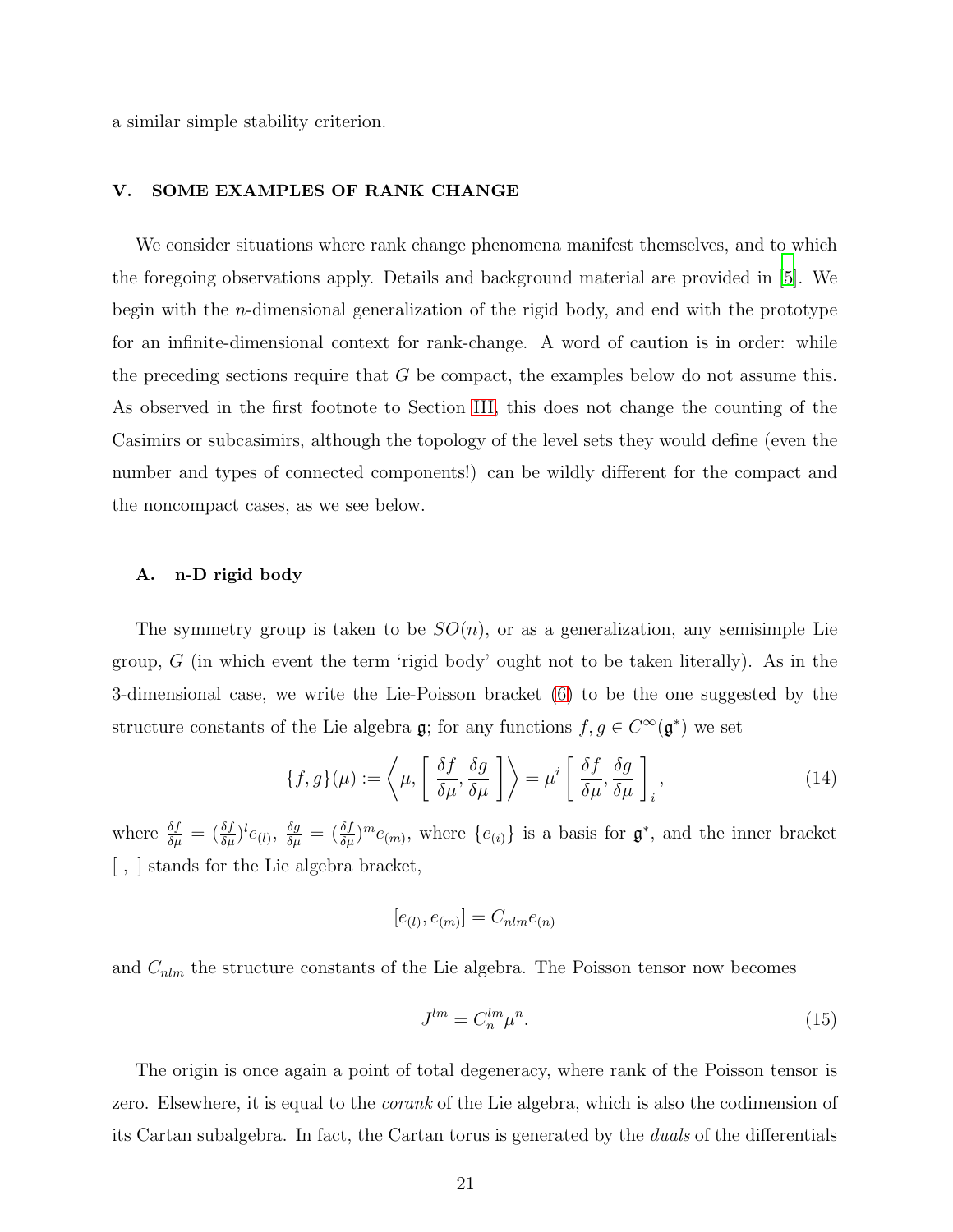of the Casimirs, which are each responsible for one  $U(1) \simeq SO(2)$  factor. These various  $U(1)$  factors commute, as they must for a torus, and this fact is captured in one of the orbit theorems that distinguish between regular and singular points. When rank of  $J$  is less than full, the differentials of the Casimirs of the reduced dimensional orbit, which now include subcasimirs, no longer commute, and hence form a nonabelian subalgebra of g.

Elsewhere, away from the origin, the leaves have the dimensionality given by the difference between dimension d of  $\mathfrak g$  and its rank r, which is always an even integer, as it also equals the number of roots (which are none other than weights of the adjoint representation). So the orbits are always even dimensional, and there is in fact a nondegenerate symplectic form (the Kirillov-Kostant form) that inverts [\(14\)](#page-20-1) away from the origin [\[55](#page-31-5)].

Let us consider a few semisimple Lie algebras.  $G = SU(n)$  has dim  $G = d = n^2 - 1$ , rank  $G = r = n-1$ , so  $d-r = n(n-1)$ , which is always even. SO(n) has  $d = n(n-1)/2$  and  $r = (n-1)/2$  (n odd), or  $r = n/2$  n even). In either event,  $d - r = (n-1)^2/2$  (n odd), or  $d-r = n^2/4$  (n even). Similar situations obtain for other Lie algebras. Symmetry breaking and restoration via maps SB and SR (see Section [IV C\)](#page-18-0) away from the origin occur between two leaves of non-maximal isotropy. But it must be emphasized that the totality of these phenomena involving SB and SR maps far exceeds the actual number of Poisson structures that could be put on a semisimple Lie group. With some exceptions, in most Lie-Poisson groups, the only degenerate leaf is the origin. That is, admissible Poisson structures have orbit structure that are a small subset of the possible structures that could be arranged through a G-invariant potential. Indeed, in some cases, an SB or SR map need not be rankchanging [\[29\]](#page-29-7). Examples of the latter occur when partial symmetry breaking occurs with respect to product groups, so that the leaf dimension decreases while the rank remains the same if the product factors are arranged to come from the diagonal of the original group.

#### B. Rigid body in gravity and underwater

Departing from the notation of the 3-D rigid body a bit, we denote by  $\vec{\mu} = (\mu_1, \mu_2, \mu_3)$ , the angular momentum of the body, and by  $\vec{z} = (z_1, z_2, z_3)$ , the (constant) gravitational vector from the center of mass. The configuration space is the 6-dimensional vector  $(\vec{\mu}, \vec{z})$ . SO(3) acts according to the semidirect product bracket, so we write  $W = (SO(3) \ltimes_{\theta} \mathbb{R}^{3}),$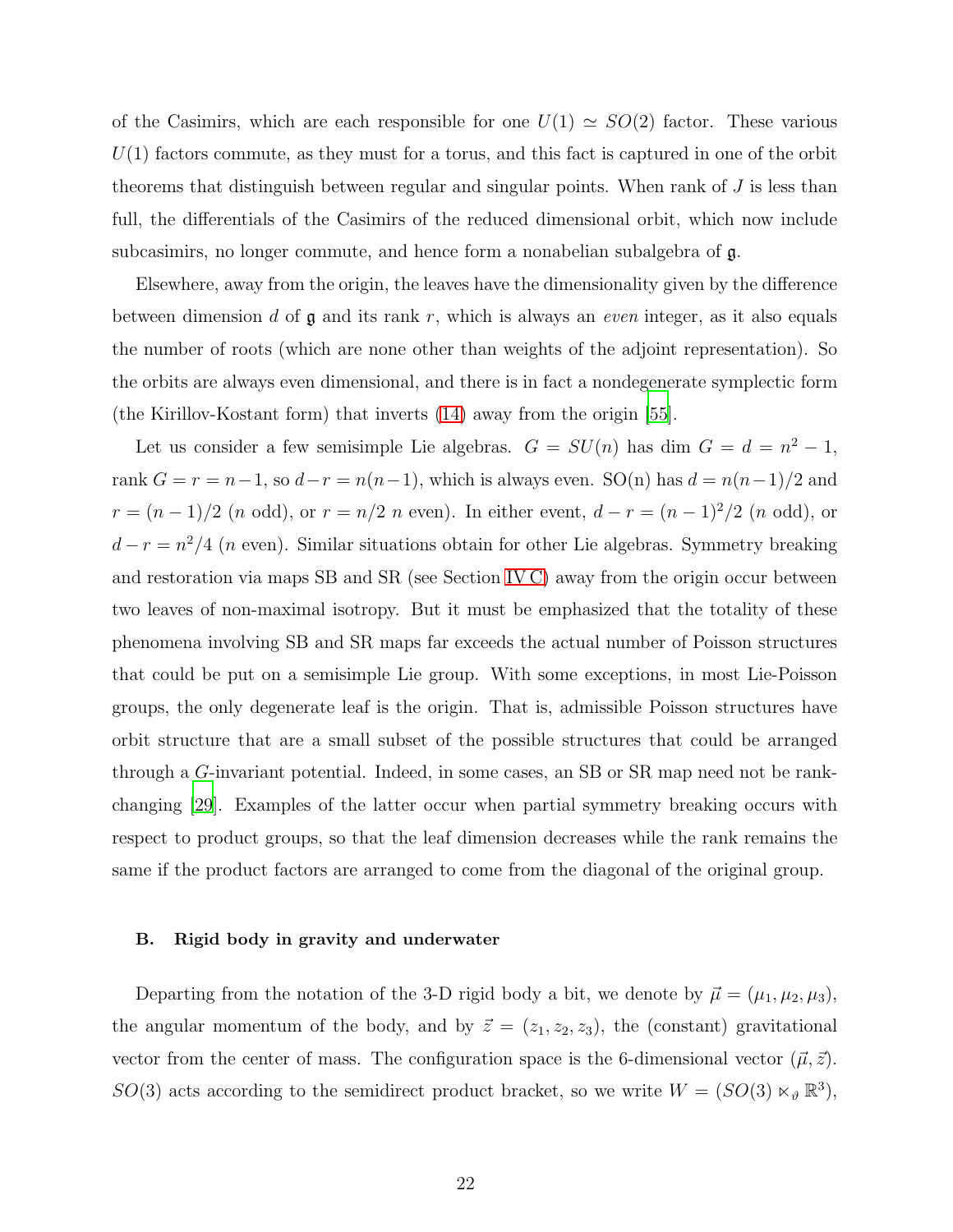where  $\vartheta$  is the Adjoint representation, and define the product rule at the group level

$$
(R, v) \cdot (R', v') = (RR', Rv' + v)
$$

with  $R, R' \in SO(3), v, v' \in \mathbb{R}^3$ .

The dual of the Lie algebra of the semidirect product group is  $\mathfrak{w}^* = \mathfrak{so}(3)^* \ltimes_{\vartheta^*} \mathbb{R}^3$ , where  $\vartheta^*$  is the coadjoint representation, with the semidirect product Poisson structure given by

<span id="page-22-0"></span>
$$
J(\vec{\mu}, \vec{z}) = \begin{pmatrix} 0 & \mu_3 & \mu_2 & \vdots & 0 & z_3 & z_2 \\ -\mu_3 & 0 & -\mu_1 & \vdots & -z_3 & 0 & -z_1 \\ -\mu_2 & \mu_1 & 0 & \vdots & -z_2 & z_1 & 0 \\ \vdots & \vdots & \vdots & \vdots & \vdots & \vdots & \vdots \\ 0 & z_3 & z_2 & \vdots & 0 & 0 & 0 \\ -z_3 & 0 & -z_1 & \vdots & 0 & 0 & 0 \\ -z_2 & z_1 & 0 & \vdots & 0 & 0 & 0 \end{pmatrix}
$$
(16)

The matrix can be abbreviated for convenience, by

<span id="page-22-1"></span>
$$
J(\vec{\mu}, \vec{z}) = \begin{pmatrix} \hat{\mu} & \hat{z} \\ \hat{z} & 0 \end{pmatrix}, \tag{17}
$$

where the hatted entries correspond to the sub-blocks in the above matrix (or in other words,  $\hat{\mu}$  could be viewed as the isomorphism between a cross product and its antisymmetric matrix representation in the semidirect algebra).

The rank of the matrix [\(16\)](#page-22-0) is easily seen to be 4. There are two Casimirs,  $C_1 = \vec{\mu} \cdot \vec{z}$  and  $C_2 = ||\vec{z}||^2$  generically, which means that in Darboux' coordinates, the maximal symplectic leaves have dimension 4. When  $z_i \equiv 0 \forall i$ , then the matrix reduces to that of a free rigid body. A new subcasimir function that arises is  $C_3 = ||\vec{\mu}||^2$ . The leaves are 2-spheres, as in the rigid body case, with a totally degenerate origin when all subcasimirs collapse to arbitrary functions of  $\mu$  and  $z$  which intersect at zero.

Consider an extension of the above to include one more force that operates on an underwater vehicle, namely buoyancy, so there are more rank changes here [\[39\]](#page-30-4). Denote the buoyancy vector by  $\vec{b} = (b_1, b_2, b_3)$ , the phase space vector by  $(\vec{\mu}, \vec{z}, \vec{b})$ , the semidirect product group by  $W = SO(3) \ltimes (\mathbb{R}^3, \mathbb{R}^3) \simeq (SO(3) \ltimes \mathbb{R}^3) \ltimes \mathbb{R}^3$ , with the group product operation defined as:

$$
(R, v, w) \cdot (R', v', w') = (RR', Rv' + v, Rw' + w).
$$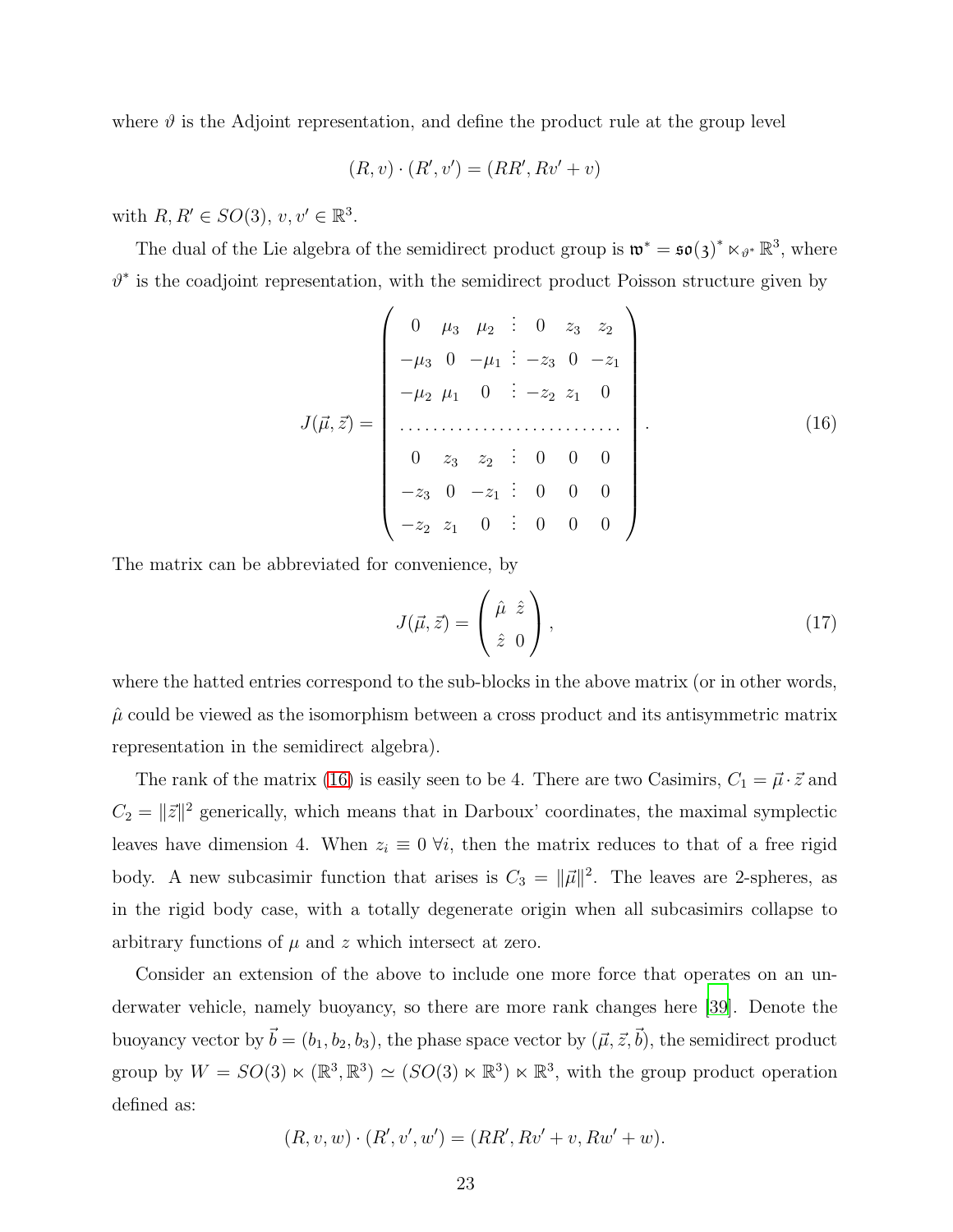The coadjoint space is given by  $\mathfrak{w}^* = \mathfrak{so}(3) \ltimes \mathbb{R}^3 \ltimes \mathbb{R}^3$ , with the Lie-Poisson structure (in the condensed notation of [\(17\)](#page-22-1))

$$
J(\vec{\mu}, \vec{z}, \vec{b}) = \begin{pmatrix} \hat{\mu} & \hat{z} & \hat{b} \\ \hat{z} & 0 & 0 \\ \hat{b} & 0 & 0 \end{pmatrix},
$$

which is now a 9 by 9 matrix. At a generic point the coadjoint orbit has dimension 6, as there are 3 Casimirs  $C_1 = \vec{b} \cdot \vec{z}$ ,  $C_2 = ||\vec{z}||^2$ ,  $C_3 = ||\vec{b}||^2$ . Nongeneric orbits come about in two stages of rank change:

- 1. 4-dimensional orbits that occur when  $\vec{z} \parallel \vec{b}$ , which leads to two subcasimirs,  $C_4 = \vec{\mu} \cdot \vec{z}$ ,  $C_5 = \vec{\mu} \cdot \vec{b}.$
- 2. 2-dimensional orbits (akin to free rigid body) that arise when  $\vec{z} = \vec{b} = 0$ , with the nontrivial subcasimir  $C_6 = ||\vec{\mu}||^2$ . As before, the origin in all 9 coordinates is a totally degenerate point.

# <span id="page-23-1"></span>C. Moment algebra for  $(2 + 1)$ -D Ideal Fluid

This example has several rich and mysterious features which shall be explored in another publication [\[40](#page-30-5)]. Here we confine the discussion to rank change. For the physics background, and details of the invariant theory computations, see [\[5](#page-28-3)].

Ideal fluids are infinite-dimensional, but they do have a Hamiltonian structure in function space [\[41](#page-30-6)]. We consider the dynamics of the scalar vorticity,  $\omega(x, y, t) = \hat{z} \cdot \nabla \times v$ , where v is the Eulerian velocity, assumed to be divergence free,  $\nabla \cdot v = 0$ . In infinite dimensions, the Poisson bracket is defined in a functional setting. If  $F, G \in C^{\infty}(\mathfrak{B})$ , with  $\mathfrak{B}$  some Banach space, are functionals of variables  $\{\omega^i\}, i = 1, \ldots, n$ , which are real-valued functions, then

$$
\{F, G\} = \int_{D} \frac{\delta F}{\delta \omega^{i}} \mathfrak{J}^{ij} \frac{\delta G}{\delta \omega^{j}} d\mu = \left\langle \frac{\delta F}{\delta \omega}, \mathfrak{J} \frac{\delta G}{\delta \omega^{j}} \right\rangle
$$

is the Poisson structure. It satisfies the Leibniz rule [\(1\)](#page-2-1) and Jacobi identities [\(2\)](#page-2-2), besides owing to integration by parts — being manifestly skew-symmetric. For the scalar vortex, there is a Poisson bracket (cf.  $[42, 43]$  $[42, 43]$  $[42, 43]$ ,  $[44]$ ) given by

<span id="page-23-0"></span>
$$
\{F, G\} = \int_{D} \omega \left[ \frac{\delta F}{\delta \omega}, \frac{\delta G}{\delta \omega} \right] dx dy = \left\langle \omega, \left[ \frac{\delta F}{\delta \omega}, \frac{\delta G}{\delta \omega} \right] \right\rangle, \tag{18}
$$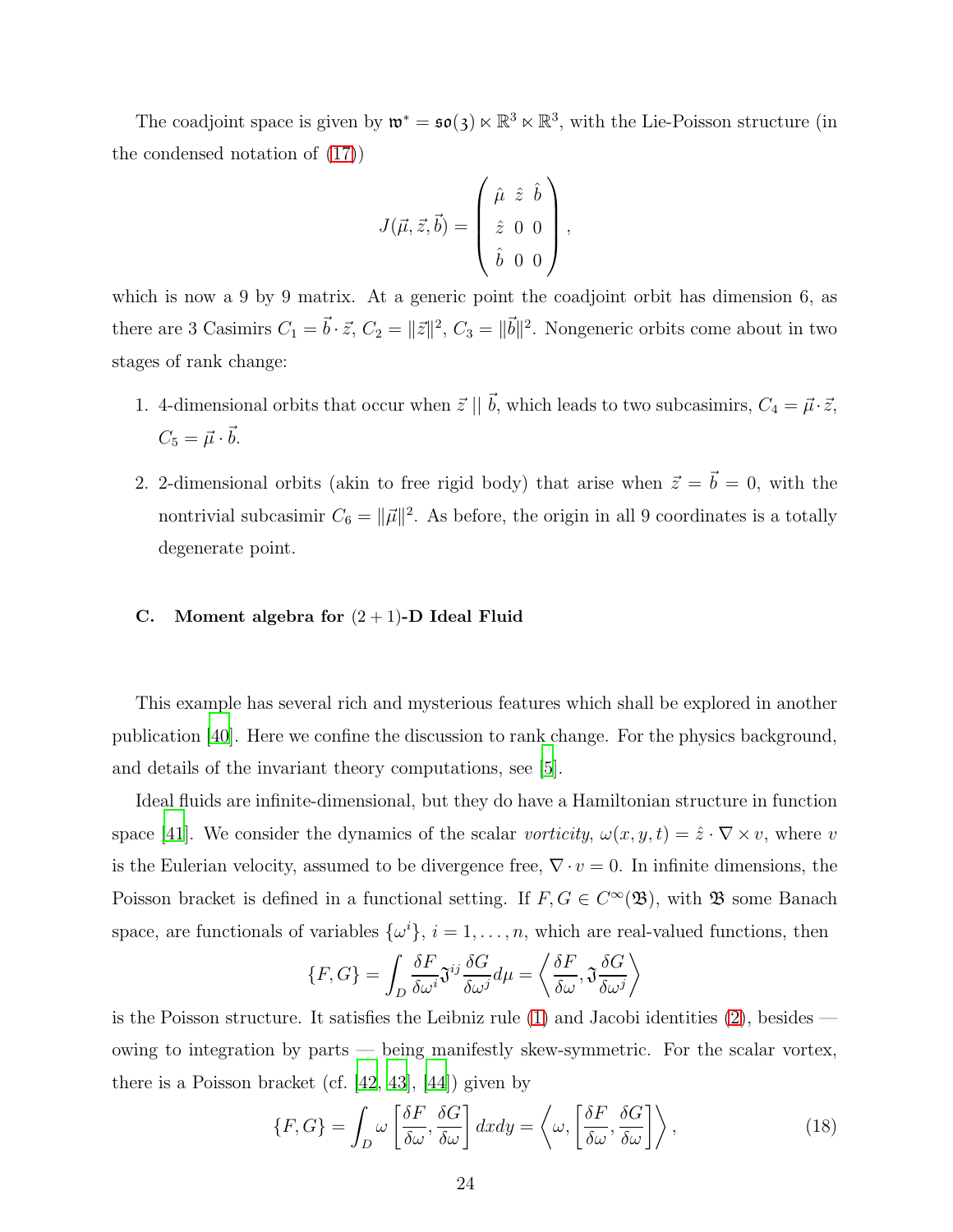which has a form that resembles the Lie-Poisson bracket [\(14\)](#page-20-1), with the inner Lie bracket being a function space tangent algebra bracket. Any arbitrary functional of the form  $\int_D C(\omega) dxdy$  is a Casimir for the above bracket. One of the interesting facts about the scalar vortex is that the evolution dynamics can be studied entirely in terms of its projection down to a finite dimensional space of moments [\[45\]](#page-30-10). This process is akin to the reduction in variables of a phase space due to the presence of a symmetry. (In this case the symmetry group is that of all volume preserving diffeomorphisms.) The reduced dynamics can be studied in its own right and projected back onto the original (infinite-dimensional) space to recover the full dynamics.

We suppress the integration measure and domain of integration in what follows. The moment description involves a space of moments,  $(a_1, a_2, a_3)$ , where

$$
a_1 = \int \frac{1}{2} x^2 \omega,
$$
  
\n
$$
a_2 = \int xy\omega,
$$
  
\n
$$
a_3 = \int \frac{1}{2} y^2 \omega.
$$
\n(19)

The moments could easily be shown to satisfy the following commutation relations, where we use the Lie-Poisson structure [\(18\)](#page-23-0) to evaluate them:

$$
\{a_1, a_2\} = 2a_1,\n\{a_2, a_3\} = 2a_3,\n\{a_3, a_1\} = -a_2,
$$
\n(20)

which is the standard commutation algebra of the Lie algebra of  $SO(2,1) \simeq SL(2,\mathbb{R})$ . The Casimir for this Lie algebra, with the metric induced by the Killing form of signature (1, 1, -1), is  $C = a_1^2 + a_2^2 - a_3^2$ . Its level sets are now in several components: a noncompact hyperboloid in one sheet for nonzero positive values of C, noncompact hyperboloids in two sheets for nonzero negative values of C, two components of a cone sans vertex for  $C = 0$ (but  $a_i$  not all zero simultaneously), and the singular origin, for  $C = 0$  (and  $a_i$  all zero simultaneously). The topology of the level sets is very different from that of a rigid body's Casimir levels, which are a union of compact 2-spheres and a singular origin. But we note that the number of Casimirs and the dimension of the generic leaves is the same for either case.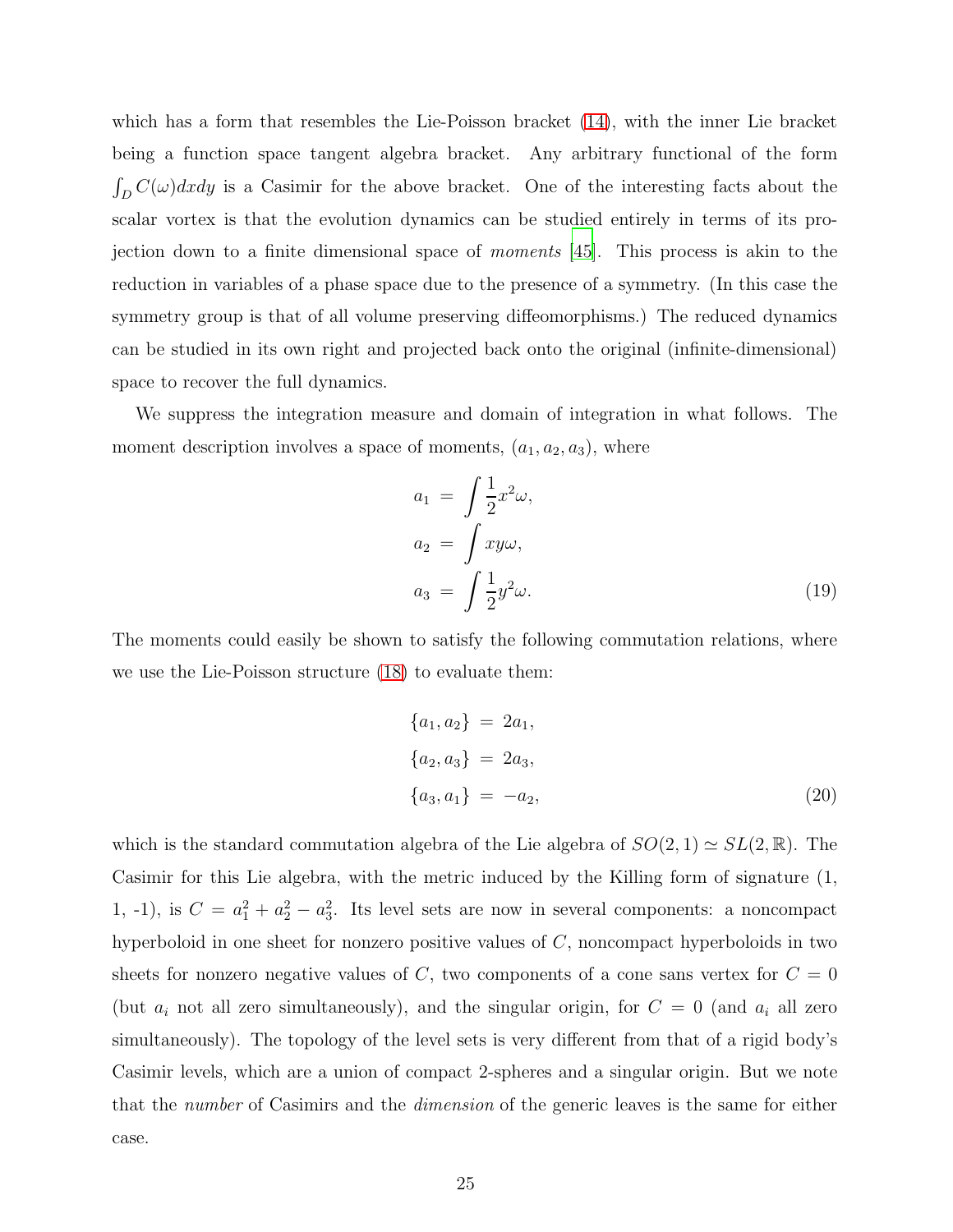In physics, when a field theory system is fully describable by a finite set of moments, it is said to have the property of *closure*. This moment algebra reduces the infinite dimensional scalar vortex dynamics to that of a three parameter vortex patch, known as a Kida vortex [\[41,](#page-30-6) [45\]](#page-30-10).

Now, let us consider adding a term proportional to the density,  $\rho(x, y)$  to the Hamiltonian. This procedure is called *stratification*, in the event that the density varies in the vertical direction alone. We consider a moment expansion for the density profile,

$$
\rho(x,y) \sim \sum b_{ij},
$$

with  $b_{ij}$  representing the moments for density:

<span id="page-25-0"></span>
$$
b_{ij} = \int x^i y^j \rho,\tag{21}
$$

where  $i, j = 0, 1, ...$ 

We note that  $b_{ij}$  are essentially monomials in x and y, so we can form a series of vector spaces,  $\{\mathbb{V}^k\}$  consisting of all moments of homogeneous degree k. For example,  $\mathbb{V}^2 = (b_{20}, b_{11}, b_{02})$  for quadratic order. In general,  $\mathbb{V}^k$  has  $k+1$  monomials.

The algebra of homogeneous polynomials under the Poisson bracket like [\(18\)](#page-23-0) would display the following derivation rule,

$$
\{\ ,\ \} : \mathbb{V}^m \times \mathbb{V}^n \longrightarrow \mathbb{V}^{(n+m-2)}
$$

so that only the tensor product of all these spaces  $\mathbb{V}^1 \otimes \mathbb{V}^2 \otimes \cdots$  is closed under the bracket (except for  $n = m = 3$ ). The situation however changes when we *define* the following semidirect generalization of the Lie-Poisson bracket [\(18\)](#page-23-0)

<span id="page-25-1"></span>
$$
\{F, G\} = \int \omega[F_{\omega}, G_{\omega}] + \rho([F_{\omega}, G_{\rho}] - [G_{\omega}, F_{\rho}]),\tag{22}
$$

with F, G arbitrary functionals of both the vorticity and the density, and the subscripts on them with respect to these arguments stands for the operation of functional derivative.

It turns out that [\[40](#page-30-5)] the moment algebra of the stratified fluid with the above semidirect algebra, is actually closed to any order of truncation of the density moments [\(21\)](#page-25-0). That is, the space of monomials given by  $\{a_1, a_2, a_3\} \cup \{\mathbb{V}^k\}$  for any k, is closed with respect to the above bracket. Hence, the dynamics of the stratified fluid may be projected down to its space of moments order by order, to any desired level of approximation.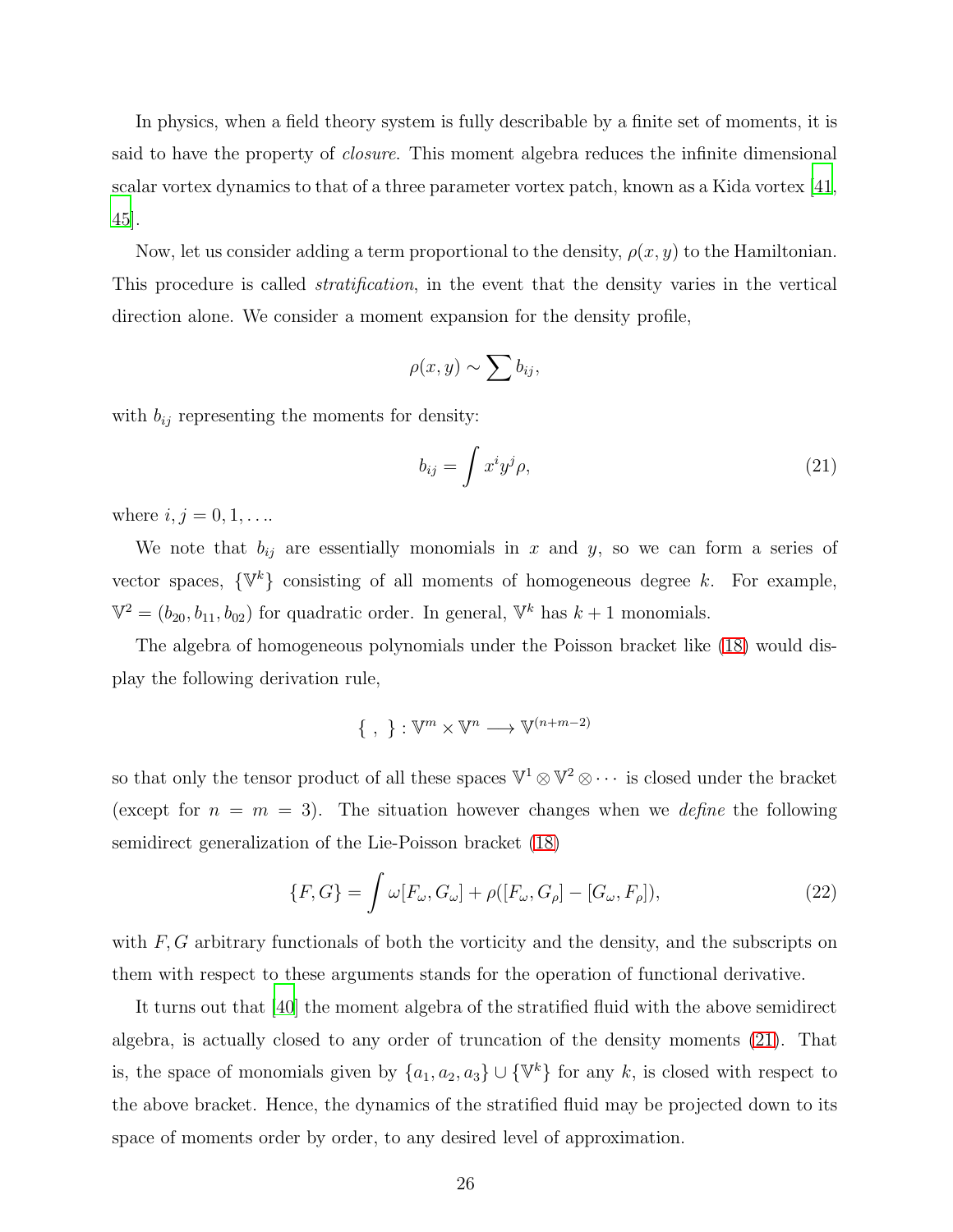We note that the above bracket [\(22\)](#page-25-1) represents the *dual* to the semidirect product of  $\mathfrak{sl}(2)$  with  $\mathbb{V}^k$  via the adjoint action. That is, we collect together the moment algebra and take their Poisson brackets mutually to get a structure matrix representing the semidirect product of the dual algebra. For the case of  $k = 1$ , we would get a 5 by 5 matrix of quadratic  $a_i$  moments, and linear  $b_{01}$ ,  $b_{10}$  moments. There is one Casimir.

For the case of  $k = 2$ , we would end up with a 6 by 6 matrix that is virtually identical to the semidirect product of the rigid body in gravity [\(16\)](#page-22-0) (except for scaling, signature, and a linear transformation to diagonal coordinates). There are two quadratic Casimirs, just as for [\(16\)](#page-22-0) (except with one minus sign in each), so similar comments regarding rank change and subcasimirs apply. The Casimirs are  $C_6^1 = b_{11}^2 - b_{20}b_{02}$  and  $C_6^2 = a_1b_{02} - a_2b_{11} + a_3b_{20}$ .

The Casimirs at any given moment truncation will bring the system down to a certain 6 dimensional manifold. For instance, the Casimir for  $J_7$  on  $\mathbb{V}^7$  is a quartic, given by  $C_7 = 4b_{12}^3b_{30} + 4b_{21}^3b_{03} - 6b_{03}b_{12}b_{21}b_{30} + b_{03}^2b_{30}^2 - 3b_{12}^2b_{21}^2$ . The two Casimirs of  $J_8$  are a quadratic and a cubic, given by  $C_8^1 = b_{04}b_{40} - 4b_{13}b_{31} + 3b_{22}^2$  and  $C_8^2 = -b_{22}^3 + 2b_{13}b_{22}b_{31} - b_{04}b_{31}^2$  $b_{13}^2b_{40} + b_{04}b_{22}b_{40}.$ 

Finally, it is worth emphasizing that all these various Casimirs and the subcasimirs can be determined using invariant theory computations alone, following [\[47\]](#page-30-11), without so much as referring to the Poisson structure. The various computer algebra packages do not yield compact expressions for the Casimirs as above without some effort in finding integrating factors by guesswork [\[5\]](#page-28-3).

### <span id="page-26-0"></span>VI. CONCLUSION

The problem of rank change in Poisson dynamical systems is important for two reasons. Systems tend to prefer equilibrium states that are more constrained (by the available degrees of freedom). Also, a full examination of stability of equilibria requires an assessment of subcasimirs that arise upon rank change. Ideas from orbit geometry and invariant theory are invoked, with the underlying assumption that systems with some sort of symmetry and invariance properties prove physically and geometrically interesting. Casimirs and subcasimirs can be found either by examining the Poisson structure directly, or by using invariant theory methods, as we show in some examples considered.

Quite apart from all this, symmetry breaking ideas are introduced. A potential invariant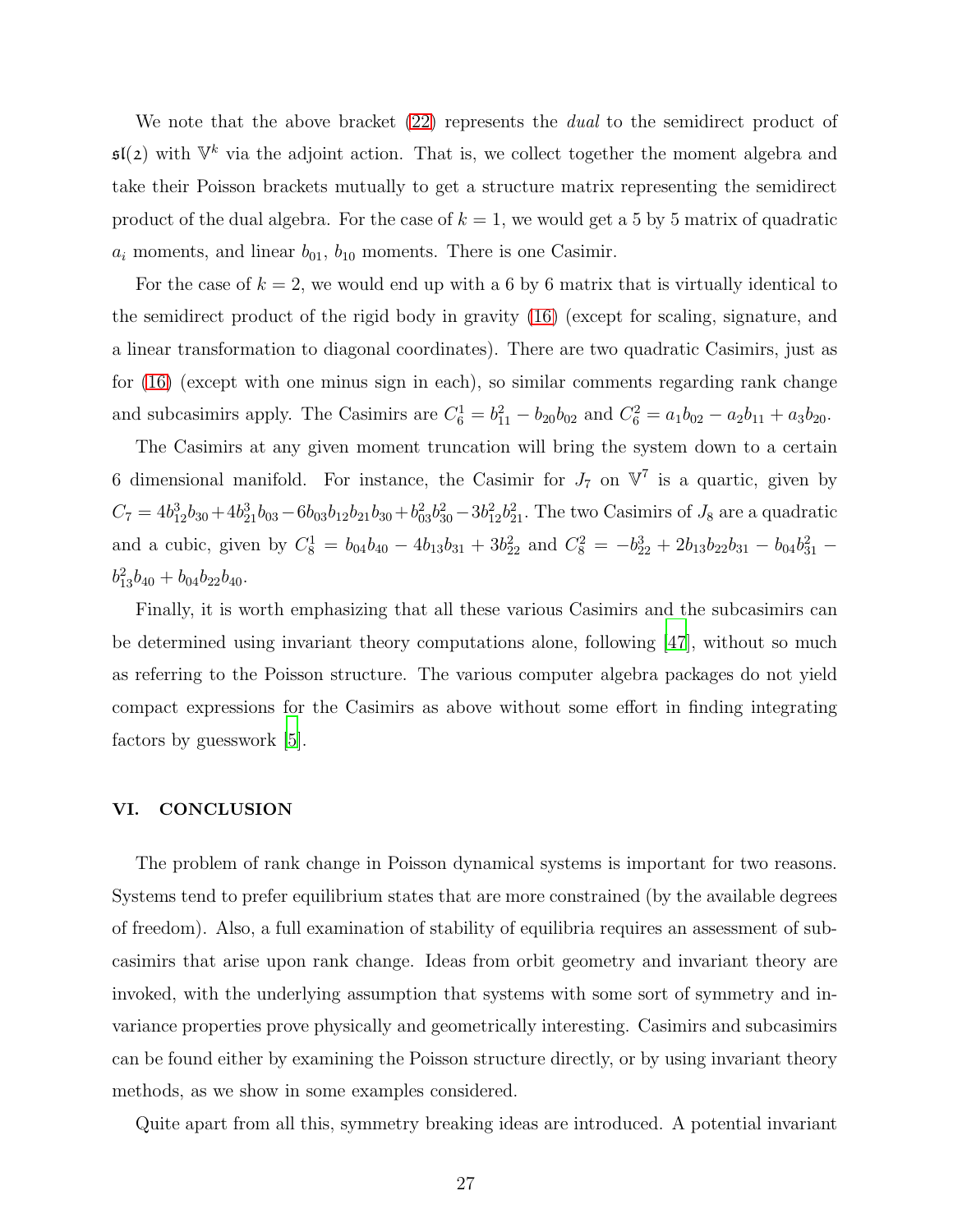under the symmetry group is equipped with control parameters. The new Goldstone modes which appear upon changing the orbit type (using the controls), are shown to be the same extra data provided by subcasimirs to pin down singular orbits. This demonstration is made through the geometry of strata in orbit space. Some classes of orbits are seen to carry the same information as the Poisson structure. In this way, using the glue of orbit geometry and the associated invariant theory, we see the overlap between two seemingly different descriptions of the same geometric object.

It would be nice to do away with the compactness requirement of the symmetry group, which we needed to keep track of the dimensions of the invariant normal directions in the orthogonal decomposition in Section [III B.](#page-9-0) From simply counting the number of Casimirs and subcasimirs, all the examples seem to go through for both the compact and noncompact groups. Even the strange phenomena reported in the moment truncation example, Section VC, work analogously for the cases of  $SO(3)$  and  $SO(2, 1)$  (see [\[40\]](#page-30-5) for details). This is strong evidence that compactness plays no role in the identification of kinematical degrees of freedom we propose in this article. The actual dynamics, as specified by the evolution of Hamilton's equations would of course differ in the noncompact case, for instance, Poincare recurrence will no longer apply.

Another issue for future work is using the mass matrix stability to address some of the stability issues usually addressed using the Energy-Casimir procedure. The mass matrix does not truly depend on a potential, for all G-invariant potentials sample the same orbit geometry of whose invariants they are constituted, so by an appropriate choice of potential, various facets of the orbit geometry, hence possible Poisson structures, may be studied.

### Acknowledgments

This research was supported by the US Department of Energy Contract No. DE-FG03- 96ER-54346.

<span id="page-27-0"></span><sup>[1]</sup> A. Weinstein, The local structure of Poisson manifolds; J. Diff. Geom 18 (1983), 523-557; Errata and addenda. J. Diff. Geom. 22, (1985), 255.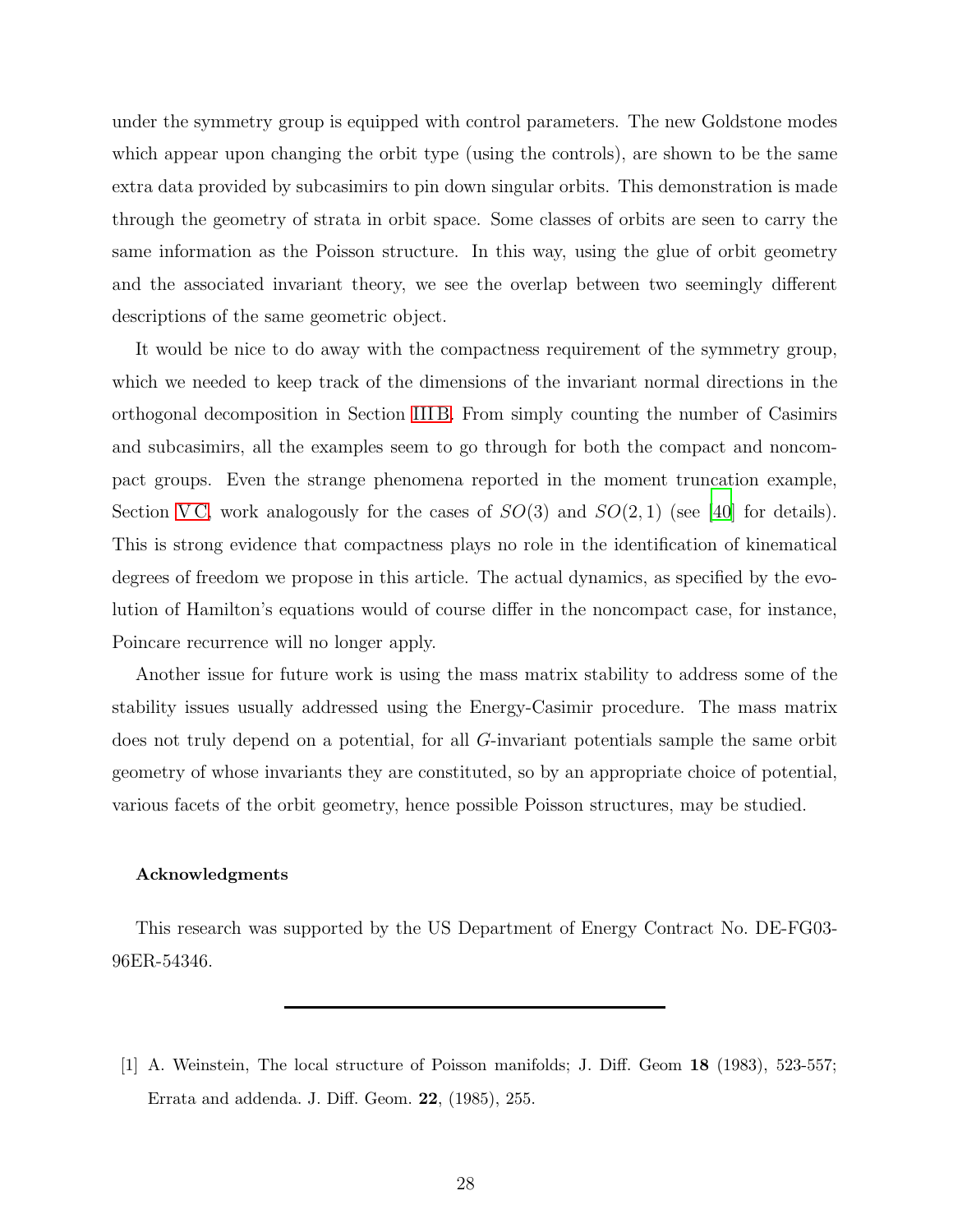- <span id="page-28-0"></span>[2] H. E. Kandrup and P. J. Morrison, Hamiltonian structure of the Vlasov-Einstein system and the problem of stability for spherical relativistic star clusters; Ann. Phys., 225 no.1, (1993), 114-166.
- <span id="page-28-1"></span>[3] M. Abud and G. Sartori, The geometry of spontaneous symmetry breaking; Ann. Phys. 150, (1983), 307-372.
- <span id="page-28-3"></span><span id="page-28-2"></span>[4] M. D. Kruskal and C. Oberman, Phys. Fluids 1, (1958), 275.
- [5] V. Narayanan, PhD Thesis, UT Austin, *Some Aspects of the Geometry of Poisson Dynamical Systems*. Institute for Fusion Studies Report IFSR-946, University of Texas at Austin. http://peaches.ph.utexas.edu/ifs/reports2002.html
- <span id="page-28-4"></span>[6] I. Vaisman, *Lectures on the Geometry of Poisson Manifolds*; Progress in Math. v.8, Birkhäuser, 1994.
- <span id="page-28-5"></span>[7] A. Weinstein, Poisson structures and Lie algebras (in) Proc.Conf. Math. Heritage of É. Cartan, Lyon, June 1984; Soc. Math. de France, Astérisque, hors série, 1985, 421-434;
- <span id="page-28-6"></span>[8] H. J. Sussmann, Orbits of families of vector fields and integrability of distributions; Trans. Amer. Math. Soc. 180, (1973), 171-188.
- [9] P. Stefan, Accessible sets, orbits and foliations with singularities; Proc. Lond. Math. Soc. 29, (1974), 699-713.
- <span id="page-28-7"></span>[10] P. Liebermann and C-M. Marle, *Symplectic Geometry and Analytical Mechanics*; D. Reidel, Holland, 1987.
- <span id="page-28-9"></span><span id="page-28-8"></span>[11] A. Weinstein, Poisson geometry; Diff. Geom. and its Appl. 9, (1998), 213-238.
- [12] A. Weinstein, Stability of Poisson-Hamilton equilibria (in) *Proceedings of the AMS-IMS-SIAM joint Summer Research Conference in the Mathematical Sciences on Fluids and Plasmas: Geometry and Dynamics*; Contemp. Math. 28, AMS (1983), 3-13.
- <span id="page-28-10"></span>[13] V. I. Arnol'd, *Mathematical Methods of Classical Mechanics*, 2nd ed.; GTM #60, NY: Springer-Verlag, 1989.
- <span id="page-28-11"></span>[14] P. Chossat and R. Lauterbach *Methods in Equivariant Bifurcations and Dynamical Systems*; Advanced series in nonlinear dynamics v.12, World Scientific Singapore, 1999.
- <span id="page-28-12"></span>[15] G. E. Bredon, *Introduction to Compact Transformation Groups*; Pure and Applied Math. Ser. v.42, Academic Press, 1972.
- [16] J. J. Duistermaat and J. A. C. Kolk, *Lie Groups*; Universitext, Springer, 2000.
- <span id="page-28-13"></span>[17] R. H. Cushman and L. M. Bates, *Global aspects of Classical Integrable Systems*; Boston,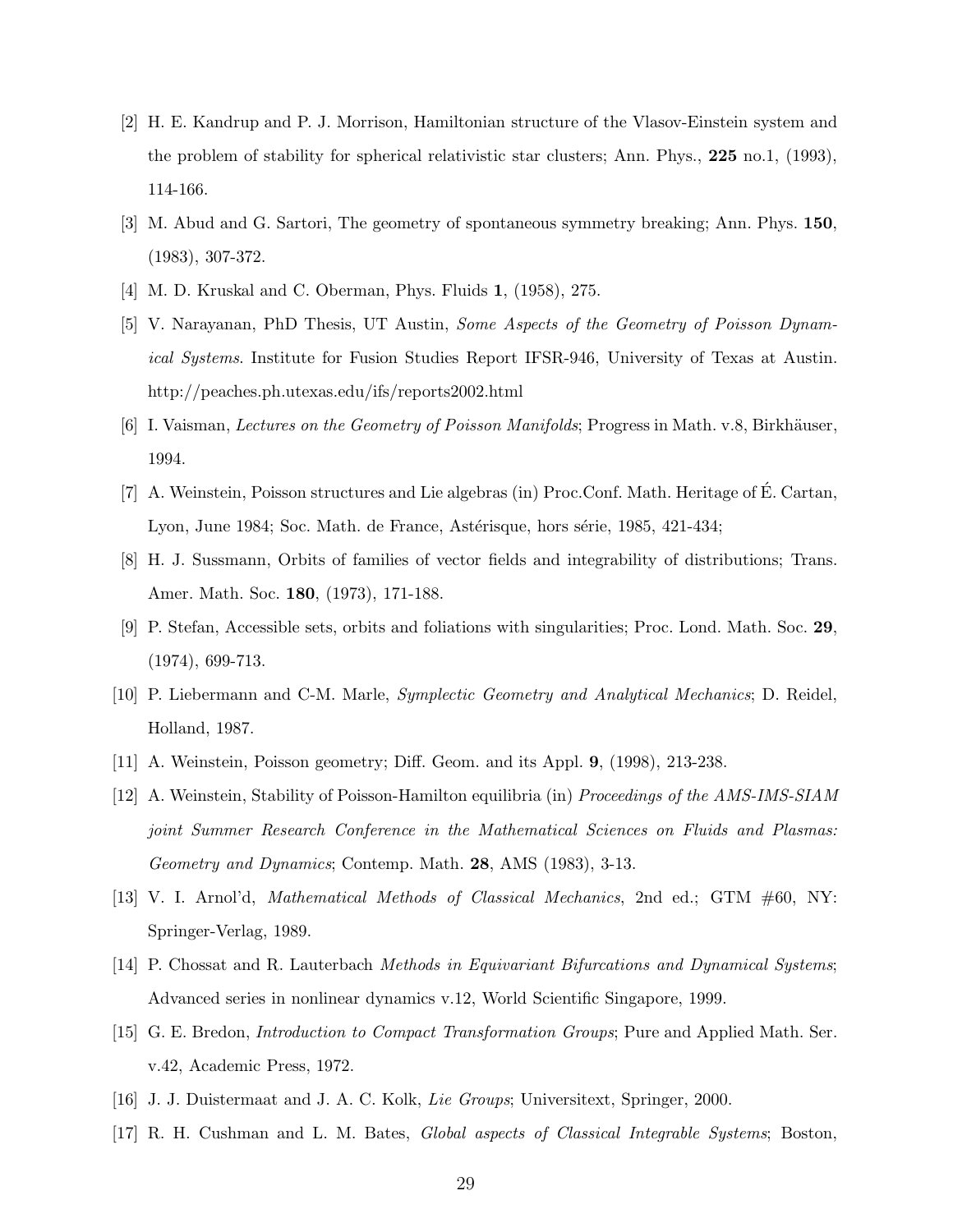Birkhäuser Verlag, 1997.

- <span id="page-29-0"></span>[18] V. I. Arnol'd and S. P. Novikov (eds.) *Dynamical Systems IV: Symplectic Geometry and its Applications*; Encyclopedia of Mathematical Sciences, Springer-Verlag, 1990.
- <span id="page-29-2"></span><span id="page-29-1"></span>[19] S. Lang, *Algebra*, 3rd ed.; Addison-Wesley, 1993.
- [20] G. W. Schwarz, Lifting smooth homotopies of orbit spaces; Inst. Hautes Études Sci. Publ. Math, **51**, (1980), 37-135.
- <span id="page-29-11"></span><span id="page-29-3"></span>[21] P. Griffiths and J. Harris, *Principles of Algebraic Geometry*; New York: Wiley, 1978.
- [22] A. M. Boyarski, Singular orbits of coadjoint action of Lie groups; Regul. Chaotic. Dyn., 3, no.2, (1998), 92-98.
- <span id="page-29-4"></span>[23] J. E. Marsden and T. Ratiu, Internet supplement for *Introduction to Mechanics and Symmetry*, 2nd. ed., *esp. N14*. http://www.cds.caltech.edu/˜marsden /books/node18.html
- <span id="page-29-12"></span>[24] J. E. Marsden and T. S. Ratiu, *Introducton to Mechanics and Symmetry*, 2nd ed.; Texts in Appl. Math. 17, Springer, 1999.
- <span id="page-29-13"></span>[25] R. Abraham and J. E. Marsden, *Foundations of Mechanics*, 2nd ed.; Benjamin/Cummings, 1978.
- <span id="page-29-5"></span>[26] J-P. Ortega and T. S. Ratiu, Singular Reduction of Poisson Manifolds; Lett. Math. Phys., 46, (1998), 159-372.
- [27] R. Sjamaar, Singular Orbit Spaces in Riemannian and Symplectic Geometry; Thesis, Utrecht, 1990.
- <span id="page-29-6"></span>[28] E. Lerman, R. Montgomery and R. Sjamaar, Examples of singular reduction (in) *Symplectic Geometry*; Lond. Math. Soc. Lect. Note Ser., 192, Cambridge Univ. Press, 1993, 127-155.
- <span id="page-29-8"></span><span id="page-29-7"></span>[29] L. O' Raifeartaigh, *Group Structure of Gauge Theories*; Cambridge Univ. Press, 1986.
- [30] J. S. Kim, General methods for analyzing Higgs potentials; Nucl. Phys. B 196 (1982), 285-300.
- [31] L. Michel and L. A. Radicati, Properties of the breaking of hadronic internal symmetry; Ann. Phys. 66, 758-783.
- [32] M. Abud and G. Sartori, The geometry of orbit-space and natural minima of Higgs potentials; Phys. Lett. B 104, no.2, (1981), 147-152.
- <span id="page-29-10"></span>[33] G. Sartori, A theorem on orbit structures (strata) of compact linear Lie groups; J. Math. Phys. 24, (1983), 765-768.
- <span id="page-29-9"></span>[34] G. Sartori, Geometric invariant theory: a model-independent approach to spontaneous sym-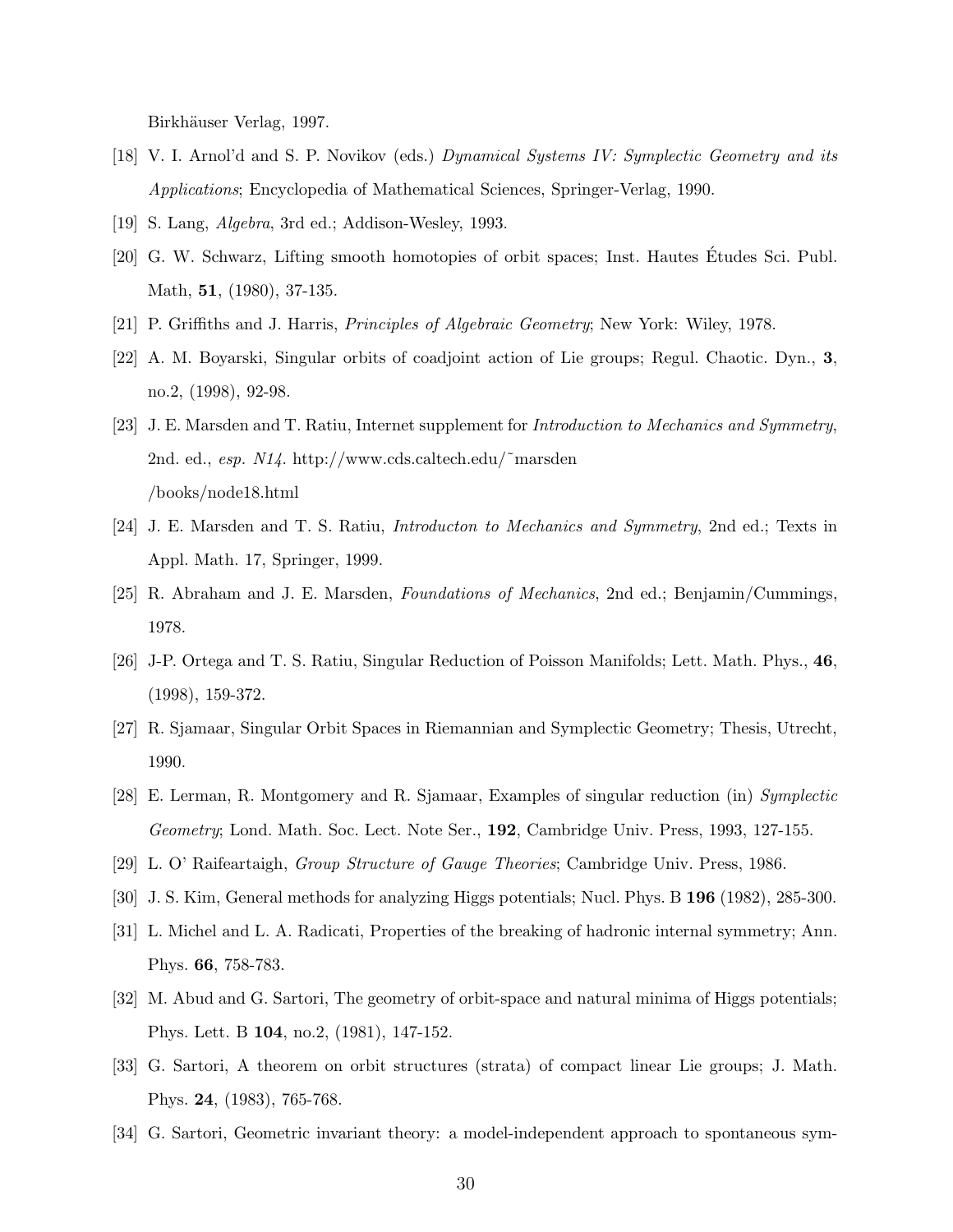metry and/or supersymmetry breaking; Rivista Del Nuovo Cimento, 14, no.11, (1991), 1-120.

- <span id="page-30-3"></span><span id="page-30-2"></span>[35] L. H. Ryder, *Quantum Field Theory*; Cambridge Univ. Press, 1985.
- [36] P. J. Morrison and S. Eliezer, Spontaneous symmetry breaking and neutral stability in the noncanonical Hamiltonian formalism; Phys. Rev. A 33, no.6, (1986), 4205-4214.
- <span id="page-30-12"></span>[37] H. Georgi and A. Pais, CP violation as a quantum effect; Phys. Rev. D, 10 no.4, (1974), 1246-1250.
- <span id="page-30-13"></span>[38] S. Weinberg, Approximate symmetries and pseudogoldstone bosons; Phys. Rev. Lett. 29, (1972), 1698-1701.
- <span id="page-30-4"></span>[39] J. E. Marsden, Park City Lectures on Mechanics, Dynamics, and Symmetry, (in) *Symplectic Geometry and Topology*; IAS/Park City Math. Ser. v.7, (eds.) Y. Eliashberg, L. Traynor; AMS, 1999.
- <span id="page-30-6"></span><span id="page-30-5"></span>[40] T. Yudichak, P. J. Morrison, and V. Narayanan, Moment algebra for ideal fluids, unpublished.
- [41] P. J. Morrison, Hamiltonian description of the ideal fluid; Rev. Mod. Phys., 70, no.2 (1998), 467-521.
- <span id="page-30-7"></span>[42] P. J. Morrison, Hamiltonian description of two-dimensional vortex fluids and guiding center plasmas; Princeton Univ. Plasma Phys. Rep., PPPL 1783, 1981.
- <span id="page-30-8"></span>[43] P. J. Morrison, Poisson brackets for fluids and plasmas, AIP Conf. Proc. 88, 13-46 (1982). doi:http://dx.doi.org/10.1063/1.33633
- <span id="page-30-9"></span>[44] J. Marsden and A. Weinstein, Coadjoint orbits, vortices, and Clebsch variables for incompressible fluids; Physica 7D (1983), 305-323.
- <span id="page-30-10"></span>[45] K. Ngan, S. Meacham, P. J. Morrison, Elliptical vortices in shear: Hamiltonian moment formulation and Melnikov analysis; Phys. Fluids 8, no.4, (1996), 896-913.
- [46] D. J. Tritton, *Physical Fluid Dynamics*, Oxford Univ. Press, 1988.
- <span id="page-30-11"></span>[47] A. Mihailovs, Tensor decompositions for SL(2) and outerplanar graphs; arXiv:math.RT/9712259 v1, 19 Dec 1997.
- <span id="page-30-0"></span>[48] We do *not* need compactness to make the examples work, where the groups we consider are noncompact. For instance, the coadjoint orbits of  $\mathfrak{so}(3)^*$  and  $\mathfrak{so}(2,1)^*$  are both two-dimensional, and are defined as level sets of one Casimir each; moreover, the one Casimir is related to the other by a simple signature change of the underlying metric.
- <span id="page-30-1"></span>[49] From this follows a result in particle physics called Michel's theorem: the sufficient condition that dim  $\hat{\Sigma}_{(\Omega)} = 1$  is that the restriction of  $(G_{\phi}, \mathbb{R}^n)$  to  $(G, \mathbb{R}^n)$  contains only one singlet of